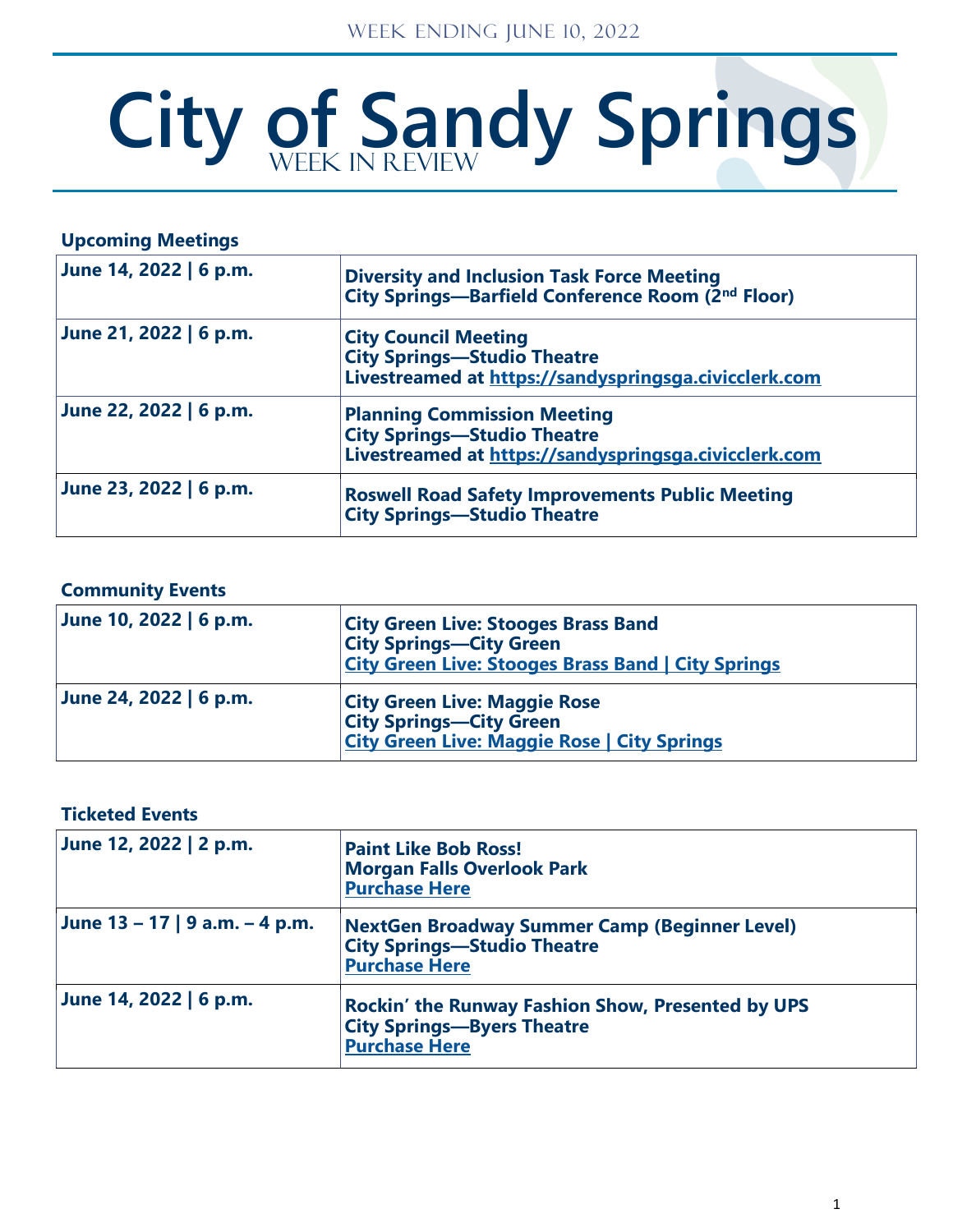# **CUSTOMER SERVICE AND CITIZEN ENGAGEMENT**

#### **CALL CENTER**

- Total calls last week: 950
- Average handle time: 143.15 seconds
- Average speed of answer: 45.51 seconds
- Service level for 80% of all calls to be answered within 30 seconds during business hours: 70.17%
- Service level for 90% of all calls to be answered within 60 seconds during business hours: 78.88%





# **PUBLIC SAFETY**

#### **SSPD**

| <b>Total Alarm Calls</b>     | 18    |
|------------------------------|-------|
| <b>False Alarms</b>          | 18    |
| Calls for Service (CFS)      | 1,969 |
| <b>Citizen Initiated CFS</b> | 839   |
| <b>Officer Initiated CFS</b> | 1,133 |
| Accidents                    | 98    |
| Citations/ Summons Issued    | 339   |

#### **SOUTH DISTRICT**

- Reported 1 Entering-Auto incident.
	- o 1 vehicle was reported to be locked but no forced entry was found. Items were stolen.

#### **NORTH DISTRICT**

- Reported 3 Entering-Auto incidents.
	- o 1 vehicle was entered by force.
	- o 2 unsecured vehicles were entered.
- Reported 3 Burglary incident
	- o 2 residential burglaries where both had forced entry.
	- o 1 residential burglary where victim awoke to someone inside their residence. The offender fled after being confronted by the victim. A suspect has been developed.

#### **COMMUNITY AFFAIRS**

- Cops on Donuts fundraiser for Special Olympics.
- Active Shooter presentation for Recreation and Parks.
- Security Assessment for Los Nino's School.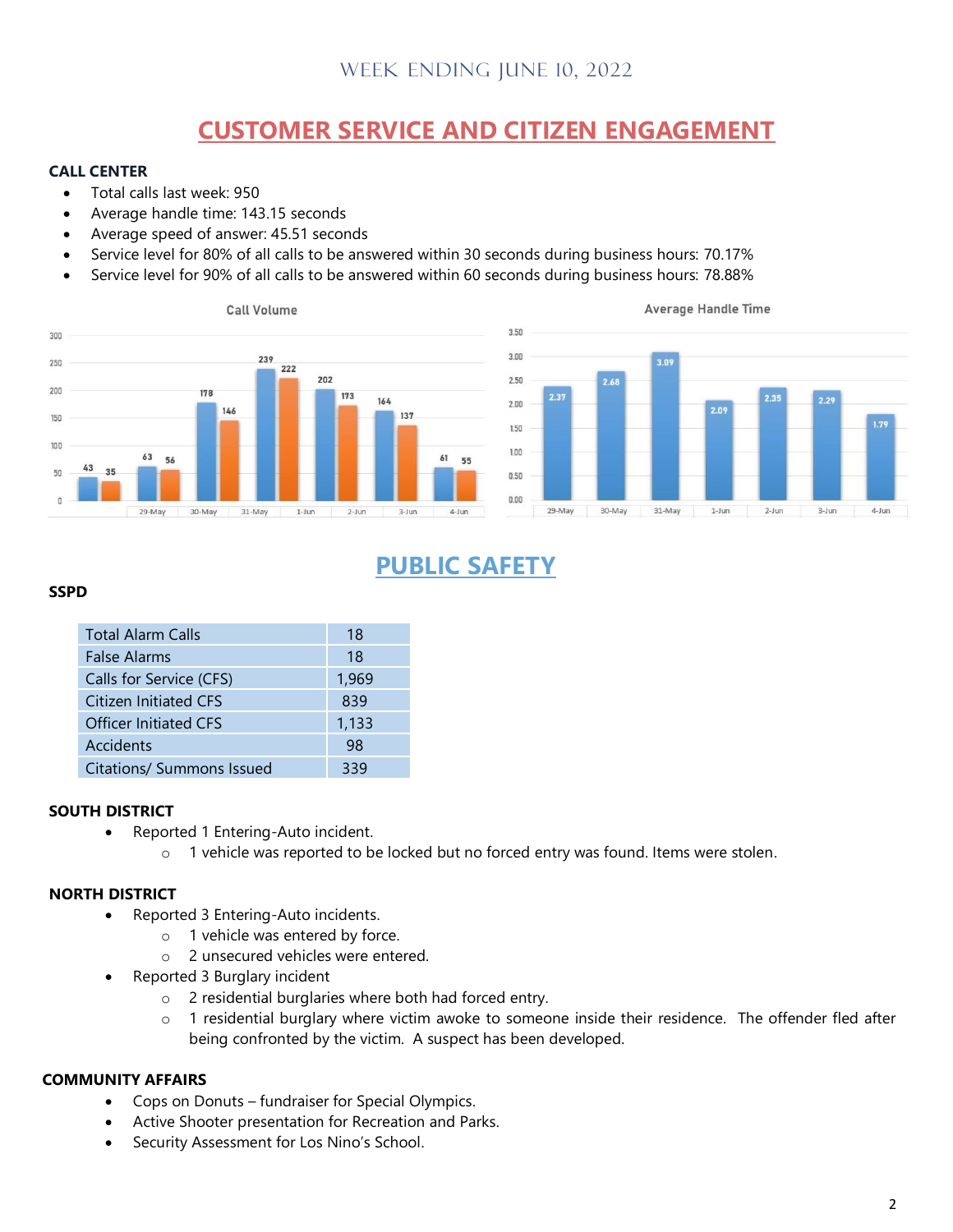#### **STREET CRIMES UNIT (SCU)**

• 2 felony arrests, 6 misdemeanor arrests, 6 City arrests, 11 traffic stops, 7 traffic citations issued, 3 wanted persons located, 2 suspicious person/vehicles, 3 knock and talks, 19 surveillance hours, 31 hours assisting other units, 9 hours assisting other agencies, 20 investigative hours, 1 gun recovered.

#### **TRAFFIC UNIT**

• 1 felony arrest, 5 misdemeanor arrests, 92 traffic stops, 103 citations issued, 1 wanted person located, 12.5 hours on traffic complaints, 8 traffic complaints worked, 6 cases assigned, 5 cleared cases, 17 hours assisting other units, 5 patrol assists, 3 traffic crashes, 1 call-out, and 5 calls for service.

#### **TRAFFIC RESPONSE VEHICLE (TRV)**

• 3 traffic stops, 8 citations issued, 3 crash calls, 8 patrol assists, 4 flat tires, 2 gas calls, 49 calls for service, 2 jump starts.

#### **K-9 UNIT**

• 12 traffic stops, 11 traffic citations, 1 drug complaint, 6 surveillance hours, 2 SIU assists, 1 HRD deployment, 8 hour assisting other units, 5 hours assisting other agencies.

#### **BIKE PATROL UNIT**

• The unit reported 1 arrest, 2 field contacts, and assisted with a large gas leak.

#### **CITIZENS ON PATROL UNIT**

• The VIPS and Citizens on Patrol (COP) unit reported 98.5 total volunteer hours composed of 7 patrol shifts this past week. Additionally, the COP unit conducted 12 house checks, 54 business checks, and issued 7 handicapparking citations.

#### **SIGNIFICANT EVENTS**

• Gas Leak - Peachtree Dunwoody Rd. at St. Joseph's and Northside Hospital. Police and Fire units responded to a gas leak at the end of the main driveway to St. Joseph's Hospital. A contractor punctured a 12-inch, high pressure, steel gas main. The immediate area was cleared of traffic. SSPD units set up traffic control to route traffic around the affected area until the leak was capped. Traffic resumed through the area after several hours. Both hospitals went on diversion due to ambulances being unable to access the ER's but internal hospital operations were not interrupted.

#### **SSFD**

| <b>Total Calls</b>  | 223 |
|---------------------|-----|
| Fires               | 3   |
| <b>EMS</b>          | 90  |
| <b>HAZMAT</b>       | 9   |
| Service             | 23  |
| Good Intent         | 74  |
| <b>False Alarms</b> | 2Δ  |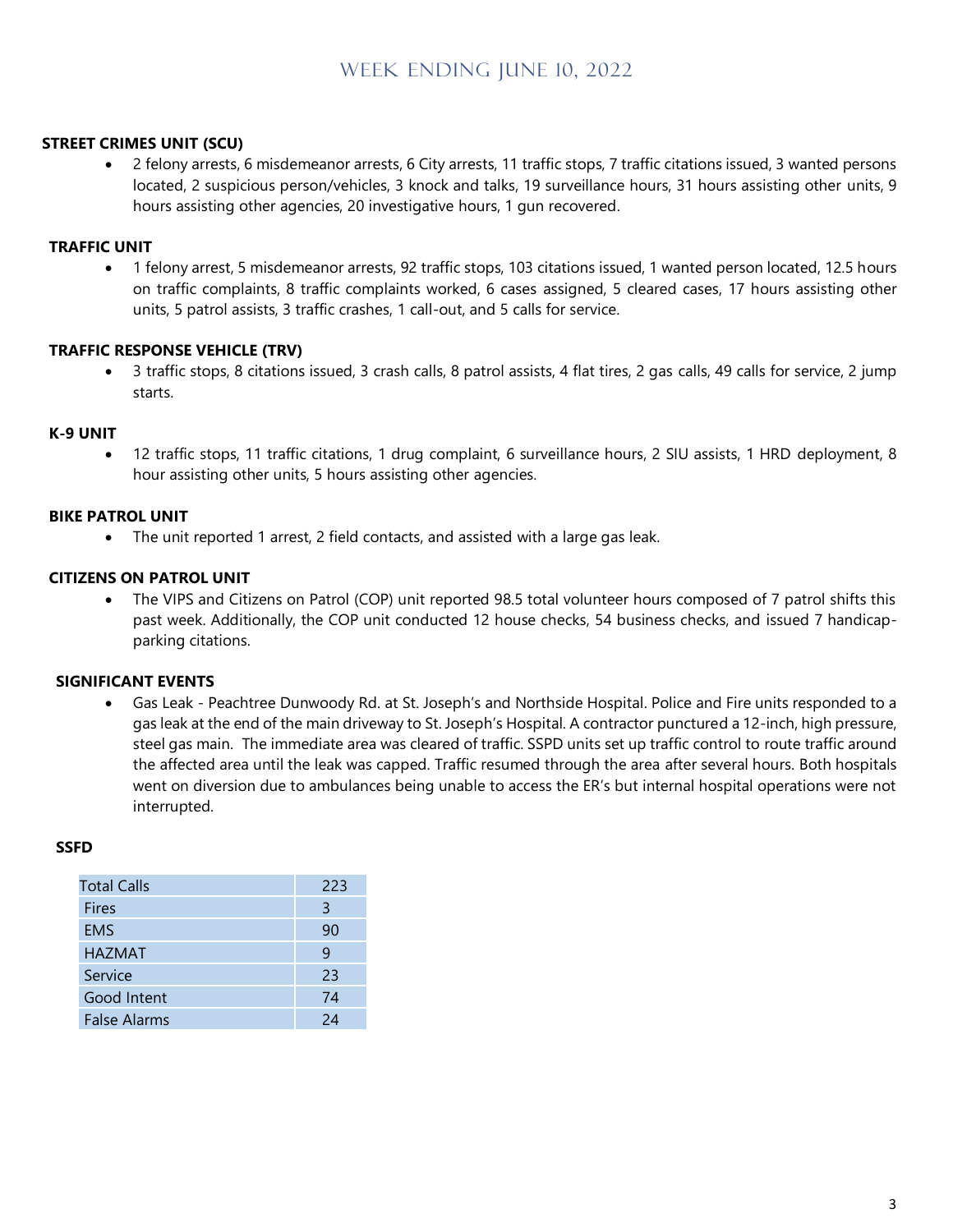#### **FIRE APPARATUS RESPONSE TIMES**



#### **OPERATIONS**

• Personnel completed phase 2 of annual physicals.

#### **SIGNIFICANT INCIDENTS**

- Units responded to a reported a motor vehicle collision at GA-400 northbound and Abernathy Road. Upon arrival, personnel found an overturned vehicle with a single victim entrapped. Personnel assisted with extricating the victim. The patient was transferred to AMR for patient care.
- Units responded to a reported gas leak in the 5600 block of Peachtree Dunwoody Road Circle. Upon arrival, units found a gas line that was struck by contractors. A Unified Command was established. Personnel conducted air monitoring in several buildings and parking garages. Personnel operated for several hours to support Atlanta Gas Light (AGL) in controlling the gas leak.
- Units responded to a reported motor vehicle collision at I-285 eastbound and Roswell Road. Upon arrival, personnel found a single vehicle accident with entrapment. Personnel assisted with extricating the victim. The patient was transferred to AMR for patient care.
- Units responded to a reported swift water rescue in the 300 block of the Chattahoochee River. Upon arrival, personnel located two victims stranded on a rock. The victims were rescued from the water.
- Units responded to a reported swift water rescue in the 5400 block of Interstate North Parkway and Riveredge Parkway. Upon arrival, personnel located five victims stranded in the middle of the river with no raft. Additional calls for help were heard further up the river. A total of 11 victims were rescued.

#### **FIRE MARSHAL / COMMUNITY RISK REDUCTION**

| 66 |
|----|
| 15 |
|    |
|    |

#### **OUT OF SERVICE HYDRANTS**

- Private Hydrants: 33
- Public Hydrants: 29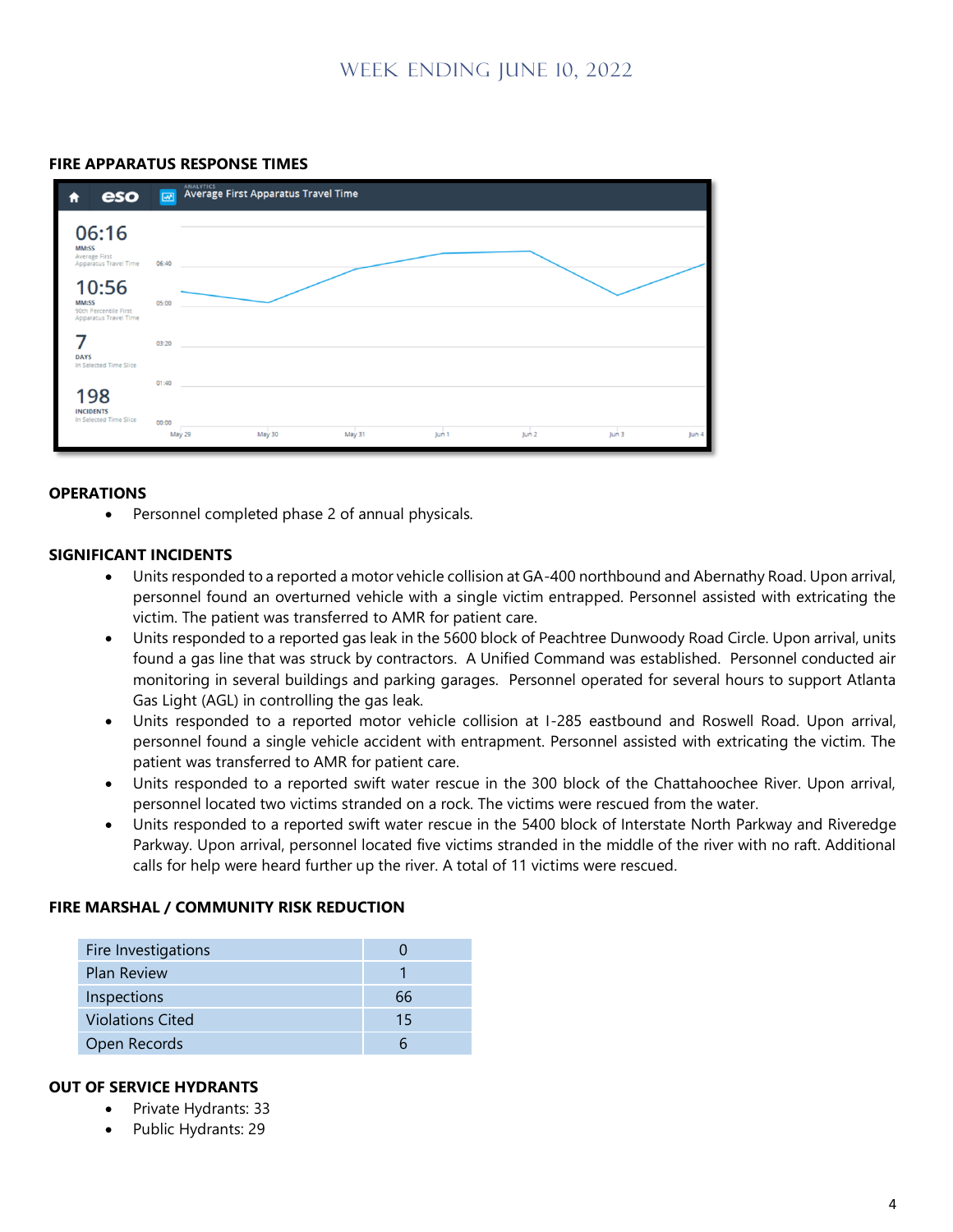#### **EMERGENCY MANAGEMENT**

- Mass Care Preplanning GIS Mapping and Staging identification
- Stars and Stripes planning

#### **ADMINISTRATION**

- Apparatus repairs nearing completion for Reserve Engine 57 (accident) and 58 (transmission)
- Conditional offers extended to 2 applicants to complete filling vacancies
- Review of promotional process and discussion with Carl Vinson for testing
- Firefighter applicant eligibility list being created with 6/22 and 6/23 testing
- Met with ISO representative in advance of upcoming reassessment.

# **TRANSPORTATION ACCESSIBILITY AND COMMUNITY APPEARANCE**

| <b>Project Address</b>                                  | <b>Current Phase</b>                  | <b>Status</b>                                                                                                                                                                                                                                      | <b>Upcoming</b>                                                                                                                                                       |
|---------------------------------------------------------|---------------------------------------|----------------------------------------------------------------------------------------------------------------------------------------------------------------------------------------------------------------------------------------------------|-----------------------------------------------------------------------------------------------------------------------------------------------------------------------|
| TS-105 Roswell Road at<br>Grogan's Ferry Road           | Construction                          | Traffic shift on Grogans Ferry for road<br>realignment. Grading, storm drain, curb<br>and qutter/sidewalk concrete work<br>underway on Roswell Road and Grogans<br>Ferry Road. Intermittent lane closures on<br>Roswell Road for paving.           | Signal work, paving (Roswell<br>Rd starting 5/23).                                                                                                                    |
| TS-106 Northside Drive at<br>Riverview/Old Powers Ferry | Final Design/ROW                      | City right of way (ROW) acquisition<br>complete. Final plans complete. Overhead Bid and award construction.<br>utility relocation coordination complete.                                                                                           |                                                                                                                                                                       |
| TS-108 Roswell Road at<br>Dalrymple Road                | Final Design/ROW                      | ROW acquisition underway. Final plans<br>underway.                                                                                                                                                                                                 | Complete ROW acquisition,<br>bid and award construction.                                                                                                              |
| TS-111 Spalding Drive at Pitts<br>Road                  | Final Design/ROW                      | ROW acquisition efforts and final plan<br>review ongoing.                                                                                                                                                                                          | Complete ROW acquisition,<br>bid and award construction.                                                                                                              |
| TS-191 Mt. Vernon at Johnson Final Design/ROW/<br>Ferry | <b>Utilities</b>                      | ROW acquisition underway. Utility<br>relocation coordination ongoing. Final<br>construction plans underway.                                                                                                                                        | Utility coordination, complete<br>ROW acquisition. Begin utility<br>undergrounding.                                                                                   |
| TS-192 Mt. Vernon Highway                               | Final Design/ROW/<br><b>Utilities</b> | ROW appraisals and acquisition<br>underway. Utility Coordination ongoing.<br>Final Plans under review.                                                                                                                                             | Complete right of way<br>acquisition.                                                                                                                                 |
| TS193 Hammond Drive<br>Corridor                         | Design                                | Survey, Sub-Surface Utility Investigation<br>and Preliminary Design underway. Final<br>Surveys/Preliminary Design Amendment approved by Council<br>on 5/17 and enroute to purchasing.<br>Design kickoff meeting tentatively<br>scheduled for 9/28. | Complete Survey and<br>continue Sub-Surface Utility<br>Investigation. Continue<br>preliminary design and bridge<br>concepts for Kayron Drive<br>pedestrian underpass. |
| T-0060 SR 400 Multi-Use Path                            | <b>Utilities</b>                      | ROW Acquisition underway. Foundation<br>design underway. Utility coordination<br>Final Design/ROW/ underway, pipeline encroachment<br>agreements reviewed by COSS and<br>comments returned. Seeking Federal<br>funds for construction.             | Complete foundation<br>recommendations and design.<br>Complete ROW negotiations.                                                                                      |

#### **TSPLOST PROGRAM**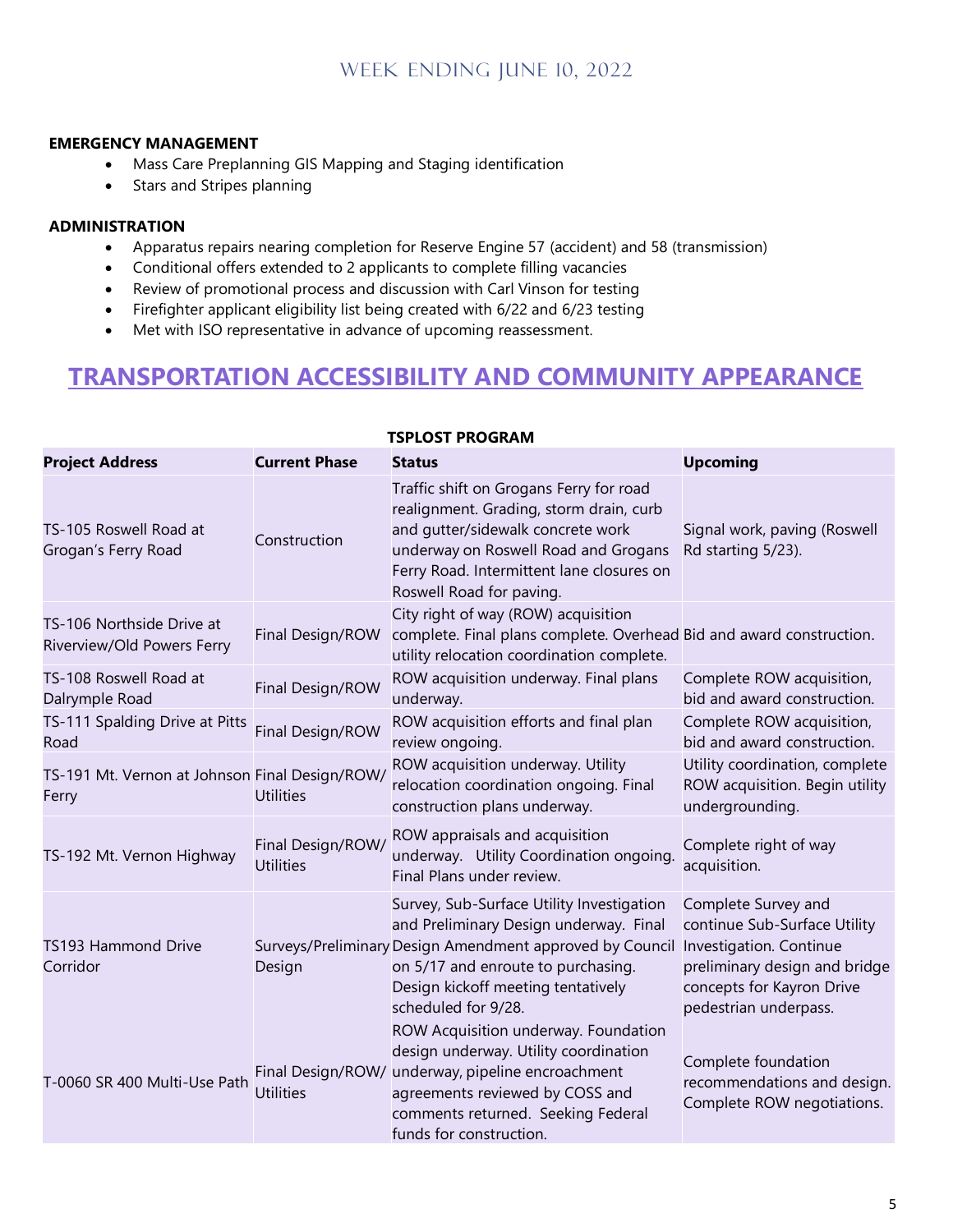| <b>Project Name</b>                                                                                                                    | <b>Current Phase</b> | <b>Status</b>                                                                                                | <b>Upcoming</b>                                                                      |  |
|----------------------------------------------------------------------------------------------------------------------------------------|----------------------|--------------------------------------------------------------------------------------------------------------|--------------------------------------------------------------------------------------|--|
| T-0019 Roswell Road<br>Streetscapes (East Side - City Concept<br>Limit to I 285. West Side - City Development<br>Limit to Long Island) |                      | Field survey work and concept<br>development underway.                                                       | Concept design.                                                                      |  |
| T-0033-7 CDBG Roswell Road<br>Streetscape Phase 2 - Lake<br>Placid to Northwood                                                        | ROW/Utility          | ROW acquisition and utility coordination.<br>Georgia Power Relocation Agreement<br>approved by Council 5/17. | Construction bidding after<br>ROW acquisition.                                       |  |
| T-0035 Roswell Road<br>Bicycle/Pedestrian Bridge over ROW/Utility<br>Chattahoochee River (City of<br>Roswell)                          |                      | ROW acquisition phase.                                                                                       | Construction Let (Roswell)<br>planned for Summer 2023.                               |  |
| T-0043 Glenridge Drive @<br>Roswell Road (GDOT)                                                                                        | Construction         | Contractor working on final signal and<br>shoulder work.                                                     | Project substantially complete<br>with final closeout work<br>ongoing.               |  |
| T-0058-1 Boylston Drive<br>Streetscape and Hammond                                                                                     | Right of Way         | Preliminary design work underway.                                                                            | ROW acquisitions planned to<br>begin summer 2022.                                    |  |
| T-0064 Peachtree Dunwoody<br>at Telford Roadway                                                                                        | Construction         | Construction began in October. Site work Construction completion<br>and utility work underway.               | planned for fall 2022.                                                               |  |
| T-0066 (PI 0016615) State<br>Route (SR) 140/Holcomb<br><b>Bridge Road at Spalding</b><br>(Administered by Gwinnett<br>County)          | Right of Way         | Final Design Complete. Appraisals nearing Send out offer packages to<br>completion.                          | property owners.                                                                     |  |
| T-0067 Mt. Vernon Highway - Construction<br>Dupree                                                                                     |                      | Construction began in December 2021.<br>Mast arms installed.                                                 | Signal work. Completion<br>planned for Summer 2022.                                  |  |
| T-0069 Peachtree Dunwoody- Construction<br>Windsor Parkway Turn Lane                                                                   |                      | Construction began 02/22. Site clearing<br>and storm line work underway.<br>Coordinating with utilities.     | Continue storm line work.<br>Construction completion<br>planned for fall 2022.       |  |
| T-0071 Roswell Road North<br>End Blvd.                                                                                                 | Study                | Consultant Scoping Study underway.                                                                           | Existing conditions assessment<br>and scoping options<br>underway.                   |  |
| T2205 Roswell Rd/SR 9 at<br>Fulton Government Ctr. Mid-<br><b>Block</b>                                                                | Design               | Initiate preliminary engineering design<br>and conduct utility coordination.                                 | Continue preliminary<br>engineering design.                                          |  |
| TS-166 Spalding Drive<br>Widening and Sidewalk<br>Project (Gwinnett County)                                                            | Construction         | Roadway and bridge construction<br>underway. Traffic now routed onto first<br>half of new bridge.            | Work to complete the second<br>half of the new bridge<br>structure.                  |  |
| TS-168 Dalrymple Road<br>Sidewalk (Princeton Way to<br>Duncourtney Dr.)                                                                | Construction         | Construction bids have been received and Construction planned to begin<br>are in review.                     | Summer 2022.                                                                         |  |
| TS-169 Dunwoody Club Drive<br>Sidewalk from Spalding Drive Construction<br>to Fenimore Circle                                          |                      | Construction project substantially<br>complete.                                                              | Project closeout.                                                                    |  |
| TS-170 Interstate North<br>Parkway Multi-use Path<br>(Northside Drive to the                                                           | Construction         | Construction began in October 2021.                                                                          | Construction completion<br>planned for summer 2022.<br>Street trees to be planted in |  |

## **CAPITAL IMPROVEMENT PROGRAM (CIP)**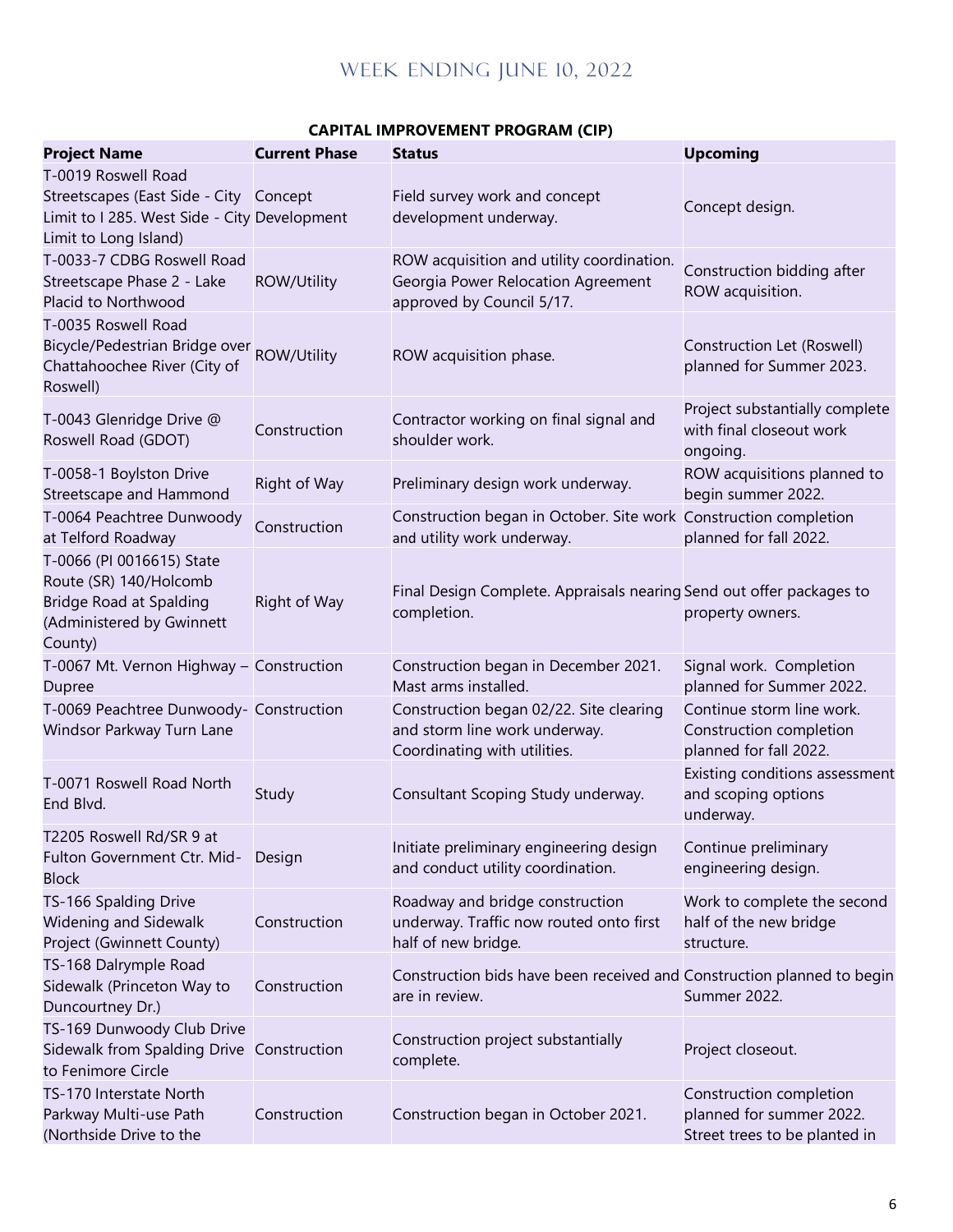| Chattahoochee River Bridge)                                                                     |                                   |                                                                                                                                                                                                                     | Fall 2022.                                                                                                                |
|-------------------------------------------------------------------------------------------------|-----------------------------------|---------------------------------------------------------------------------------------------------------------------------------------------------------------------------------------------------------------------|---------------------------------------------------------------------------------------------------------------------------|
| TS-172 Brandon Mill Road<br>Sidewalk (Lost Forrest Drive to ROW/Utility<br>Brandon Ridge Drive) |                                   | Preliminary Design complete and<br>beginning right of way.                                                                                                                                                          | ROW acquisition. Construction<br>planned for 2022.                                                                        |
| GA 400 Bridge Enhancements<br>(Roberts Drive, Pitts Road,<br>Spalding Drive)                    | <b>GDOT Agreement</b><br>in Place | Intergovernmental Agreement (IGA)<br>reached with Georgia Department of<br>Transportation (GDOT).                                                                                                                   | GDOT updating procurement<br>schedule.                                                                                    |
| I-285 Bridge Enhancements<br>(Roberts Drive, Pitts Road,<br>Spalding Drive)                     | <b>GDOT Agreement</b><br>in Place | Memorandum of Understanding (MOU)<br>reached with Georgia Department of<br>Transportation (GDOT).                                                                                                                   | GDOT I-285 Roswell Road to<br>Riverside Drive Auxiliary Lane<br>Project planned to begin<br>construction in 2023.         |
| <b>TRANSPORTATION/TRAFFIC</b><br><b>Project Name</b>                                            | <b>Current Phase</b>              | <b>Status</b>                                                                                                                                                                                                       | <b>Upcoming</b>                                                                                                           |
| T-0070 Access Management<br>Study                                                               | Planning                          | Consultant drafted existing conditions<br>inventory.                                                                                                                                                                | Refine corridor alternatives.<br>The City will host a second<br>community meeting 6/23<br>from 6 - 8 p.m. at City Hall.   |
| T2205 North End Roadway<br>Safety Analysis                                                      | Study                             | Consultant completed initial crash<br>analysis and conducted a design<br>workshop with the technical team.                                                                                                          | Refine alternatives and<br>develop recommendations.                                                                       |
| T2205 Abernathy at Roswell<br>Road/SR 9 Intersection Safety Study/Design<br>Project             |                                   | GDOT contractor selected for first and<br>second group of projects from Abernathy<br>to Roswell. Construction of the short-term<br>safety improvements is underway.<br>Reviewing long-range alternatives.           | Complete construction of<br>short-term safety projects and<br>complete long-range technical<br>analysis.                  |
| T2206 Upgrade Vehicle<br>Approach Warning Flashers at Construction<br>10 locations              |                                   | Continue VAWF construction which<br>includes new posts and electrical meters.                                                                                                                                       | Complete construction.                                                                                                    |
| T2207 Traffic Calming                                                                           | Study                             | Undertake Traffic Calming Study in<br>Grogans Landing neighborhood.<br>Continue traffic calming coordination<br>with: Old Powers Ferry, Glenridge-<br>Hammond, Allen Road, and Rivershore<br>Estates neighborhoods. | Continue traffic calming<br>coordination. Conduct Traffic<br>Calming Meeting with the<br>Grogans Landing<br>neighborhood. |
| PF002 Public Safety Building<br>Fiber Design                                                    | Design                            | Consultant has prepared preliminary<br>plans. Consultant is undertaking utility<br>coordination activities.                                                                                                         | Complete final design plans.                                                                                              |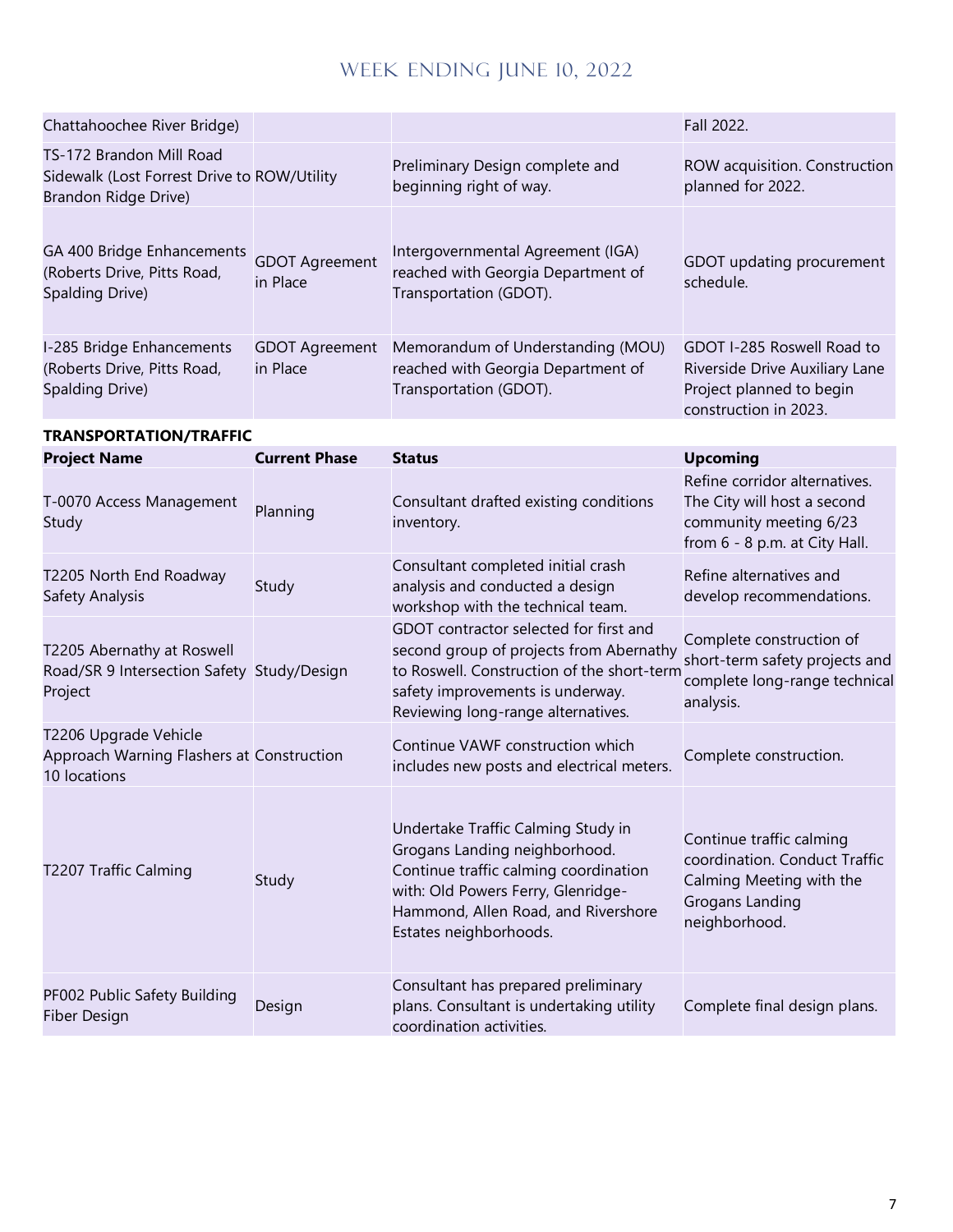#### **FIELD SERVICES**

Pavement Maintenance:

|                        |                        |                                 |                   | <b>WEATHER</b><br><b>PERMITTING</b> |
|------------------------|------------------------|---------------------------------|-------------------|-------------------------------------|
|                        |                        |                                 | <b>MILLING</b>    | <b>TOPPING</b>                      |
| <b>DESCRIPTION</b>     | <b>From</b>            | To                              | <b>START DATE</b> | <b>START DATE</b>                   |
| Lake Placid Dr         | Roswell Rd             | Lake Placid Dr                  | Complete          | Water Leak                          |
| <b>Windsor Gate CV</b> | Windsor Gate Ct        | Eop                             | Complete          | Complete                            |
| <b>Windsor Gate Ct</b> | Windsor Pkwy           | <b>Windsor Gate CV</b>          | Complete          | Complete                            |
| <b>Windsor Pkwy</b>    | <b>Windsor Gate Ct</b> | Peachtree Dunwoody<br><b>Rd</b> | 06/13             | 06/14                               |
| Starlight Cir          | Starlight Dr           | Eop                             | Complete          | Complete                            |
| Churchill Downs Rd     | Longchamps Dr          | Old Woodbine Rd                 | Complete          | 06/07                               |
| Longchamps Dr          | Old Woodbine Rd        | <b>Balmoral Rd</b>              | Complete          | 06/07                               |
| Old Woodbine Rd        | Longchamps Dr          | Cul-De-Sac                      | Complete          | 06/07                               |
| Evergreen Dr           | Peachtree Dunwoody Rd  | City Limits                     | 06/13             | 06/14                               |

T-3000 Deep Mill Repair Project:

- Work complete.
- T-4000 City Beautification:
	- Johnson Ferry Landscape Enhancement project: Planting complete. Power washing in progress.
- T-7500 Guardrail Replacement Program:
	- Three sites to be let for replacement by GDOT through Off System Safety Program on 3/18.
	- Design underway for 20 sites throughout the City.
	- Concept design completed for all 20 sites.
	- Construction bids received for repairs at 8 locations. Contracts signed. NTP to be issued in May (150-day performance period).

T-9100 FY2021 Bridge Maintenance:

- Phase I work complete.
- Phase II in design.

Right of Way Maintenance

- Mowing on I-285 and GA SR 400 began 4/4.
- Mowing on City primary and secondary routes returns to weekly mowing during growing season (April through October).
- Citywide Right-of-Way litter removal services exhibiting need for improvement in some areas.
- Street sweeping: Underway with most work performed in the evenings.
- Sidewalk repairs began 9/1.
- Pothole Repair project Completed repairs on 700+ pothole locations throughout the City since 2/21/22. Currently doing larger patches and sidewalk when concrete is available.

#### **Utilities**

- 13 Utility Permits were received.
- 3 Permits were issued.
- 50 Active Large jobs (32 permits) (Fulton Co.: 3, Verizon: 32, City of Atlanta Water: 4, AGL: 2, AT&T: 5, Comcast: 2, Other: 0)
- $\bullet$  0 Completed.

City of Atlanta Water

- 9 Active water leaks.
- 55 Outstanding Restorations.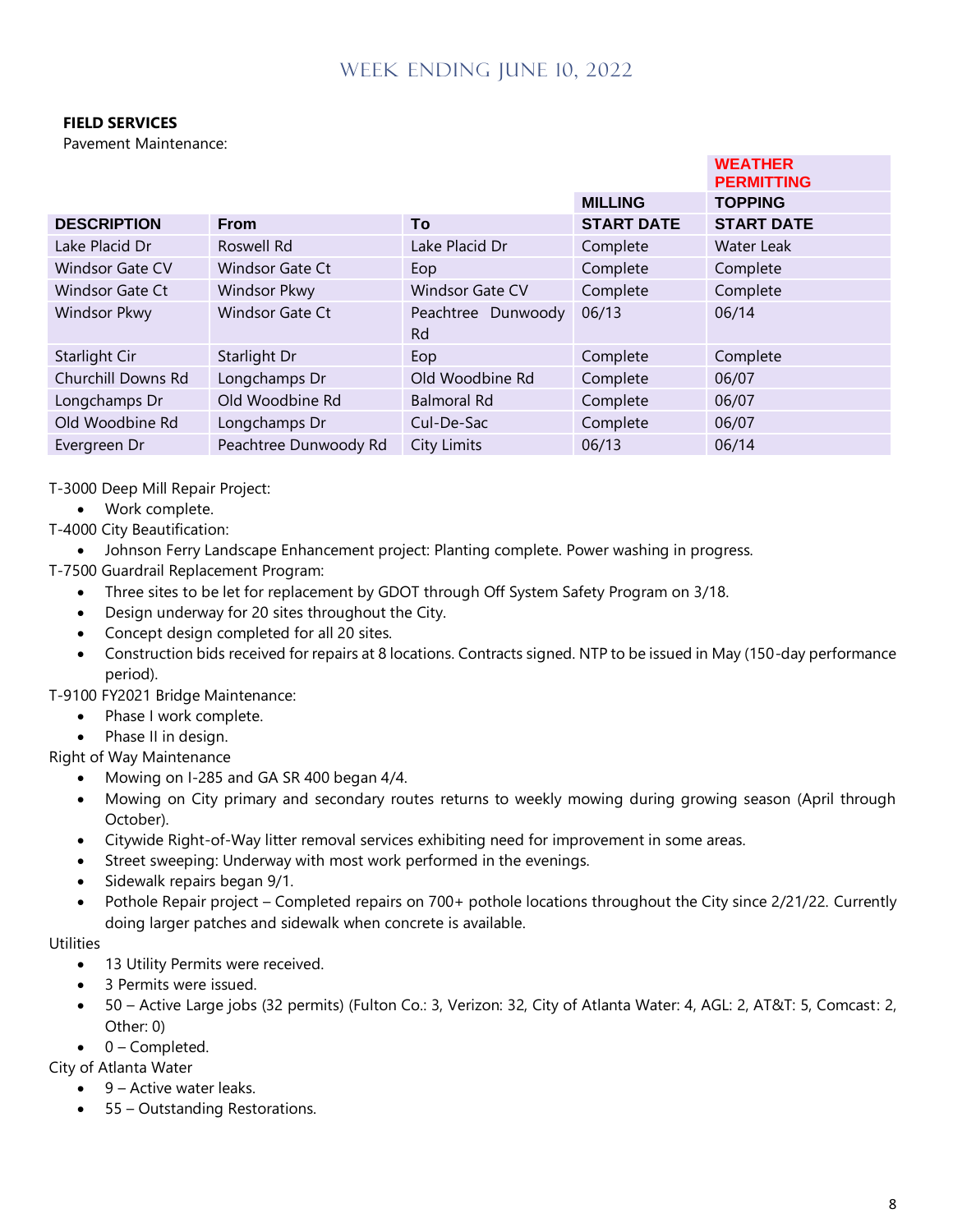#### Street Lighting

- 1 request for new streetlights were received.
- 1 street light petitions sent to residents.
- 1 lease agreement is in circulation for signatures.

#### **Community Appearance Weekly Inspection Report for 6/2/2022**

| <b>ROADWAY</b>        | <b>LITTER</b> | <b>MOWING</b> | <b>SWEEPING</b> | <b>NOTES</b>                                                                                                        |
|-----------------------|---------------|---------------|-----------------|---------------------------------------------------------------------------------------------------------------------|
| Roswell Road North    | <sub>B</sub>  | Not Done      | N/A             | Light litter both sides.                                                                                            |
| Roswell Road South    | $A -$         | Not Done      | N/A             | Litter at Wells Fargo at Sandy Springs Circle. Light litter<br>otherwise.                                           |
| Northridge            | B             | Not Done      | N/A             | Litter at shops at 350 Northridge.                                                                                  |
| Dunwoody Place        | $A -$         | Not Done      | N/A             | Litter at Bank of America at Roswell Rd. Litter at bus stop.                                                        |
| Abernathy             | $A -$         | A             | N/A             | Light litter.                                                                                                       |
| Sandy Springs Circle  | $A -$         | In Progress   | N/A             | Light litter.                                                                                                       |
| Johnson Ferry         | <sub>B</sub>  | B.            | N/A             | High grass at Belmont Trace. Litter around Riverside Dr.<br>intersection. High grass River Valley Rd. to Abernathy. |
| I-285 Eastbound       | <sub>B</sub>  | Not Done      | N/A             | Debris around Roswell Rd.<br>Litter at Riverside Dr.<br>interchange.                                                |
| I-285 Westbound       | $C -$         | Not Done      | N/A             | Litter in flume and in construction zone.<br>Litter on<br>Riverside Dr/ Northside Dr. interchanges.                 |
| GA-400 North of I-285 | $C-$          | N/A           | N/A             | Litter and debris on Northridge and north of Northridge.<br>Debris in work zone.                                    |
| GA-400 South of I-285 | B             | N/A           | N/A             | Litter at Glenridge interchange and in flume.                                                                       |

#### **After Hours Calls**

- 6/5/22 Staff received a report of a signal in flash at Galambos Way and Sandy Springs Circle. Signal contractor responded, reset signal.
- 6/5/22 Staff received a report of a signal in flash at Nesbit Ferry Rd and Spalding Drive. Signal contractor responded, reset signal.

#### **Traffic Services crews completed 16 work orders:**

- **Signals / Lights:**
	- $\bullet$  1 Bulb Out
	- 1 Overhead Sign Maintenance
	- 3 Maintenance Cabinet
	- 2 Maintenance Poles and Field Wiring
	- 1 Maintenance Signal Heads
	- 1 Scheduled Preventative Maintenance
	- 3 Traffic Signal on Flash
	- 1 VAWF Preventive Maintenance
	- 1 Sight Distance
- **Signs**
	- 7 Request for New Sign
	- $\bullet$  2 Replace Sign
	- $\bullet$  3 Repost Sign
	- $\bullet$  4 Emergency Event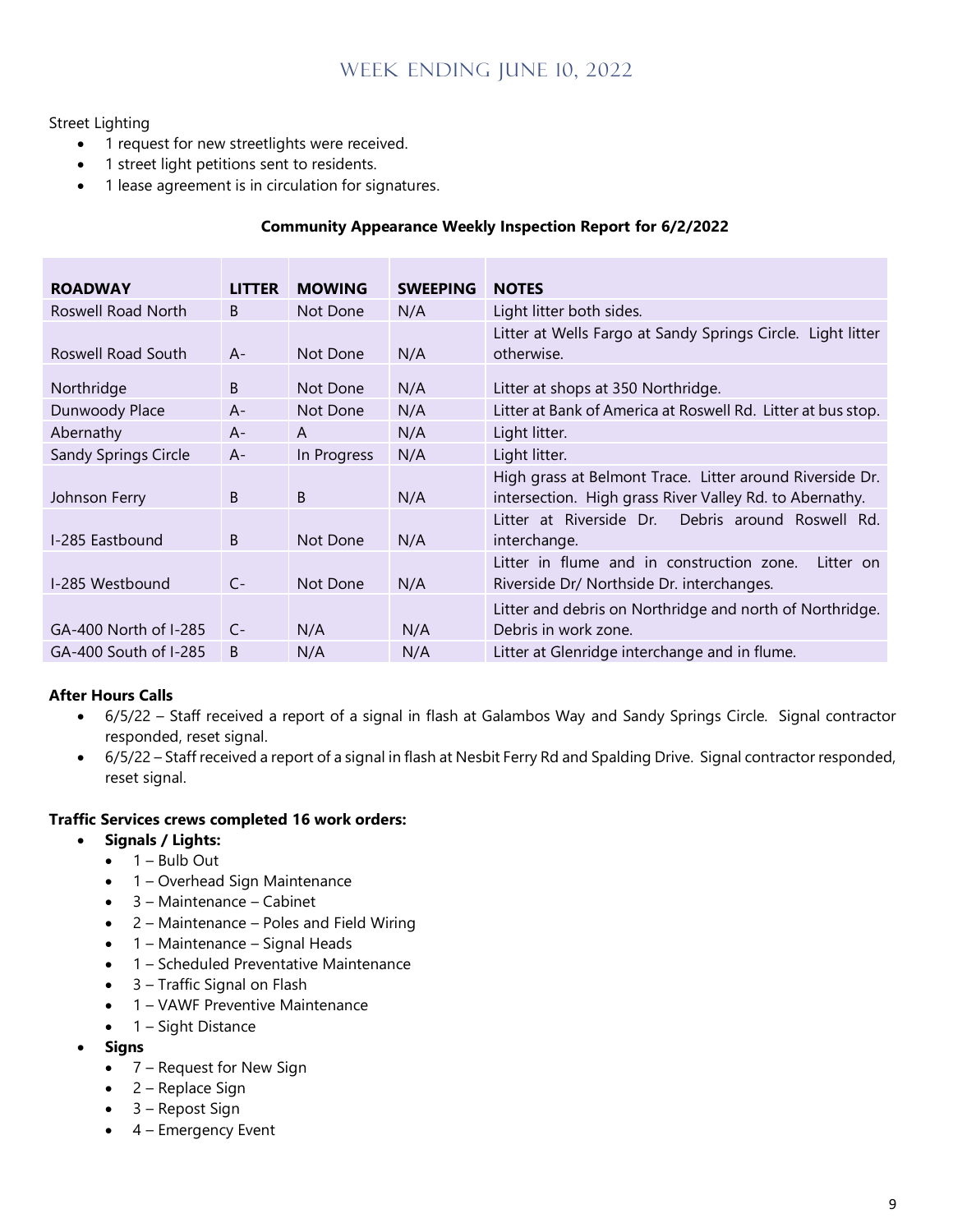#### **Field Services**

- 16 Service requests received, and 16 service requests/work orders completed
- 4 Dead Animal
- $\bullet$  3 Litter in Right of Way
- 2 Potholes/Resurface
- 0 Walls/Fence
- 1 Sidewalk/Curb/Gutters
- 2 Tree Removal
- 4 Trim/Vegetation

#### **CUSTOMER SERVICE**

- Permitting Appointments: 36
- Planner of the Day Appointments: 4
- Revenue Appointments: 14
- Developer Meetings: 0

#### **CODE ENFORCEMENT**

- Citations: 3
- Complaints: 28
- Inspections: 114
- Notices of Violation: 16
- Resolutions: 16
- Signs: 34
- Short Term Rentals: 9
- Open Records Requests: 3
- Code & Land Cases: 34
- Third Party Apartments Inspection Reports: 3
- Alcohol License Applications: 0
- Special Event Applications: 3

| <b>Case Number</b> | <b>Case Type</b>            | <b>Case Status</b> | <b>Case Address</b>        | <b>Open Date</b> | <b>District</b>         |
|--------------------|-----------------------------|--------------------|----------------------------|------------------|-------------------------|
| GRA-005959-2022    | <b>Grass and Weeds</b>      | New Complaint      | 510 Northridge Crossing Dr | 05/31/2022       | $\blacksquare$          |
| GRA-005977-2022    | Grass and Weeds             | Active             | 512 Northridge Crossing Dr | 06/01/2022       | $\blacksquare$ 1        |
| PM-005968-2022     | <b>Property Maintenance</b> | New Complaint      | 8601 Roberts Dr, BLDG 7 5  | 05/31/2022       | $\overline{1}$          |
| PM-005969-2022     | <b>Property Maintenance</b> | Active             | 100 Greyfield Ln           | 05/31/2022       | $\blacksquare$ 1        |
| PM-005972-2022     | <b>Property Maintenance</b> | New Complaint      | 501 Northridge Rd          | 06/01/2022       | 1                       |
| PM-005991-2022     | <b>Property Maintenance</b> | Active             | 8601 Roberts               | 06/03/2022       | $\blacksquare$ 1        |
| PRK-005971-2022    | Parking                     | Closed             | 1585 Northridge Rd         | 06/01/2022       | $\blacksquare$ 1        |
| TRSH-005992-2022   | Trash/Debris                | New Complaint      | 8601 Roberts Dr            | 06/03/2022       | $\blacksquare$          |
| GRA-005958-2022    | Grass and Weeds             | Closed             | 8195 Grogans Ferry Rd      | 05/31/2022 2     |                         |
| PM-005980-2022     | <b>Property Maintenance</b> | Closed             | 3102 Santa Fe Pkwy         | 06/02/2022 2     |                         |
| TRSH-005966-2022   | Trash/Debris                | Closed             | 501 N River Pkwy           | 05/31/2022       | $\overline{2}$          |
| GRA-005979-2022    | Grass and Weeds             | New Complaint      | 39 Johnson Ferry Rd NE     | 06/02/2022       | $\overline{\mathbf{3}}$ |
| NOI-005985-2022    | <b>Noise</b>                | New Complaint      | 810 Glenairy Dr            | 06/03/2022       | - 3                     |
| PM-005957-2022     | <b>Property Maintenance</b> | Active             | 501 North River Pkwy       | 05/30/2022 3     |                         |
| PM-005964-2022     | <b>Property Maintenance</b> | Active             | 4990 Roswell Rd            | 05/31/2022       | - 3                     |
| PM-005965-2022     | <b>Property Maintenance</b> | Closed             | 7000 Roswell Rd 303        | 05/31/2022       | -3                      |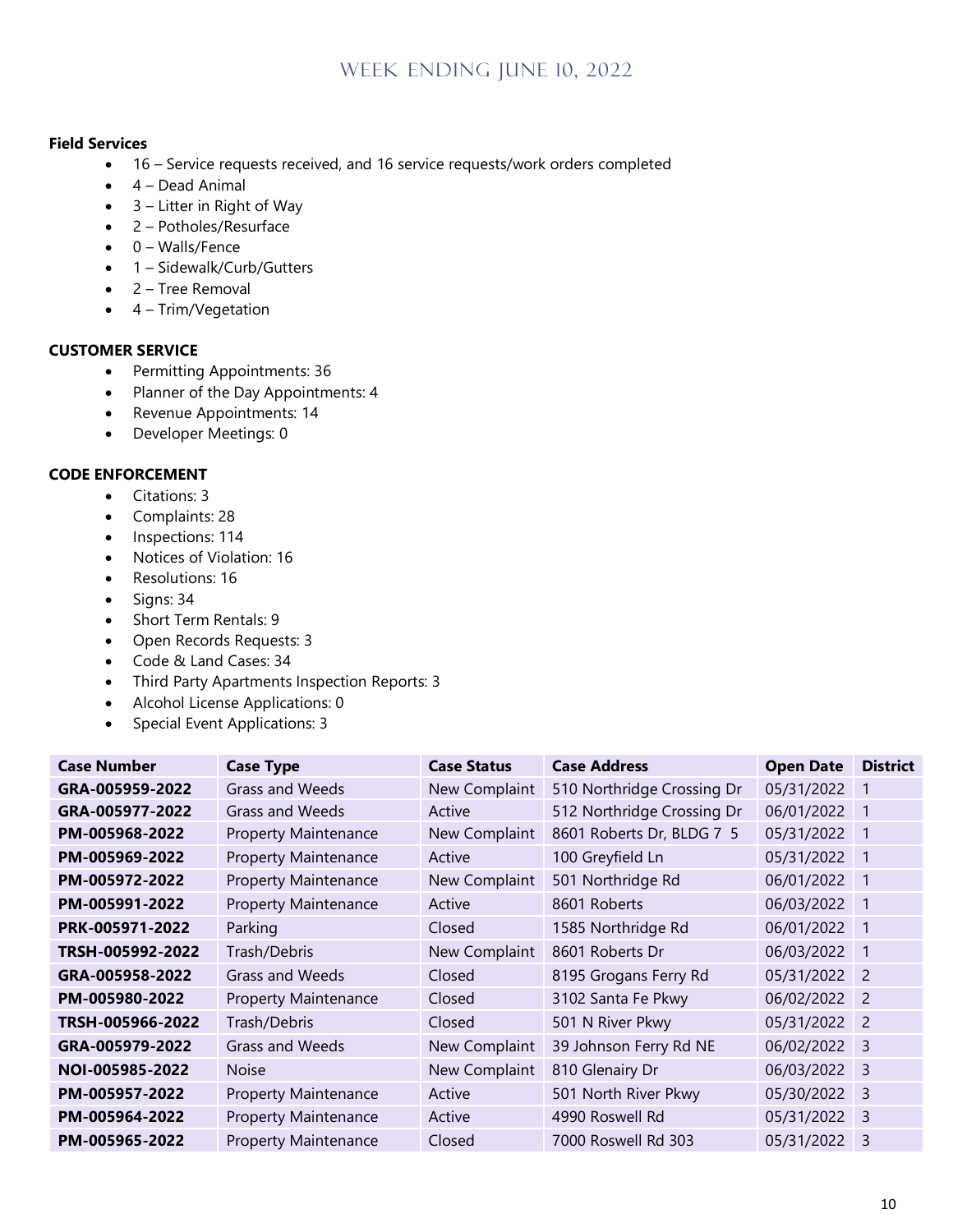| PM-005976-2022   | <b>Property Maintenance</b>     | Closed                | 7000 Roswell Rd 303      | 06/01/2022   | $\overline{3}$ |
|------------------|---------------------------------|-----------------------|--------------------------|--------------|----------------|
| TRSH-005987-2022 | Trash/Debris                    | Closed                | 580 Cliftwood Ct         | 06/03/2022   | $\overline{3}$ |
| TRSH-005990-2022 | Trash/Debris                    | New Complaint         | 47 Long Island Pl        | 06/03/2022   | 3              |
| WWP-005961-2022  | Work Without a Permit           | Unfounded             | 1100 Edgewater Dr        | 05/31/2022   | $\overline{3}$ |
| PM-005981-2022   | <b>Property Maintenance</b>     | New Complaint         | 1067 Pitts Rd            | 06/02/2022   | $\overline{4}$ |
| SIGN-005986-2022 | Sign                            | Induced<br>Compliance | 8610 Roswell Rd 470      | 06/03/2022 4 |                |
| STRL-005967-2022 | Short-Term Rental<br>Licenses   | Active                | 6780 Hunters Trace Cir   | 05/31/2022   | $\vert$ 4      |
| STRV-005988-2022 | Short-Term Rental<br>Violations | Active                | 160 Spalding Springs Ct  | 06/03/2022   | $\overline{4}$ |
| TRSH-005984-2022 | Trash/Debris                    | Closed                | 1067 Pitts Rd            | 06/03/2022   | $\vert$ 4      |
| WWP-005962-2022  | Work Without a Permit           | New Complaint         | 729 Carriage Dr          | 05/31/2022   | $\overline{4}$ |
| PRK-005973-2022  | Parking                         | Closed                | 135 Inland Dr            | 06/01/2022   | 5              |
| PRK-005974-2022  | Parking                         | Closed                | 130 Inland Dr            | 06/01/2022   | -5             |
| NOI-005960-2022  | <b>Noise</b>                    | Closed                | 1155 Old Powers Ferry Rd | 05/31/2022   | - 6            |
| PM-005963-2022   | <b>Property Maintenance</b>     | Closed                | 66 Northwood Drive       | 05/31/2022   | - 6            |
| PM-005970-2022   | <b>Property Maintenance</b>     | Active                | 835 Davis Dr             | 06/01/2022   | 6              |

#### **Enforcement Efforts**

| <b>DISTRICT</b> | <b>ADDRESS</b>                                                      | <b>EFFORT</b>                | <b>VIOLATION</b>                                                                        | <b>COMPLIANCE</b><br><b>DATE</b> |
|-----------------|---------------------------------------------------------------------|------------------------------|-----------------------------------------------------------------------------------------|----------------------------------|
| 1               | 8601 Roberts Dive (Waters Edge<br>Apartments - Bldg.7/Unit 7)       | <b>NOV</b>                   | Malfunctioning plumbing                                                                 | June 10                          |
| 1               | 501 Northridge Road Unit 585                                        | <b>NOV</b>                   | Bathrooms and toilet rooms                                                              | June 10                          |
| 1               | 512 Northridge Crossing Drive                                       | <b>NOV</b>                   | High weeds and grass                                                                    | June 8                           |
| 1               | 520 Granite Ridge Place                                             | Citation                     | Accessory structures                                                                    | July 25                          |
|                 | 510 Northridge Crossing Drive- A                                    | Notice of<br>Violation (NOV) | High weeds and<br>and<br>grass<br>accumulation of garbage                               | June 8                           |
| 1               | 160 Spalding Springs Court                                          | <b>NOV</b>                   | Operating an unlicensed short-<br>term rental                                           | June 7                           |
| 2               | 8610 Roswell Road Suite 470 (Pearl<br>Massage)                      | <b>NOV</b>                   | Prohibited sign                                                                         | Immediate<br>Compliance          |
| 2               | 8195 Grogans Ferry Road                                             | <b>NOV</b>                   | High grass                                                                              | June 6                           |
| 2               | 8345 Grogans Ferry Road                                             |                              | A final inspection for resident<br>departure completed                                  |                                  |
| 3               | 6210 Peachtree Dunwoody Road (Parc<br>at Dunwoody Apartments)       | <b>NOV</b>                   | varies<br>property<br>maintenance<br>violations discovered during an<br>apartment sweep | July 1                           |
| 3               | 7000 Roswell Road (The Celebration -<br>Bldg.24/Unit 3)             | <b>NOV</b>                   | High grass                                                                              | June 6                           |
| 3               | 39 Johnson's Ferry Road                                             | <b>NOV</b>                   | High grass                                                                              | June 10                          |
| 3               | 7000 Roswell Road (The Celebration<br>Apartments - Bldg.30/Unit 3c) | <b>NOV</b>                   | Malfunctioning HVAC                                                                     | June 6                           |
| 4               | 6780 Hunters Trace Circle                                           | <b>NOV</b>                   | Operating a short-term rental<br>without a license                                      | June 10                          |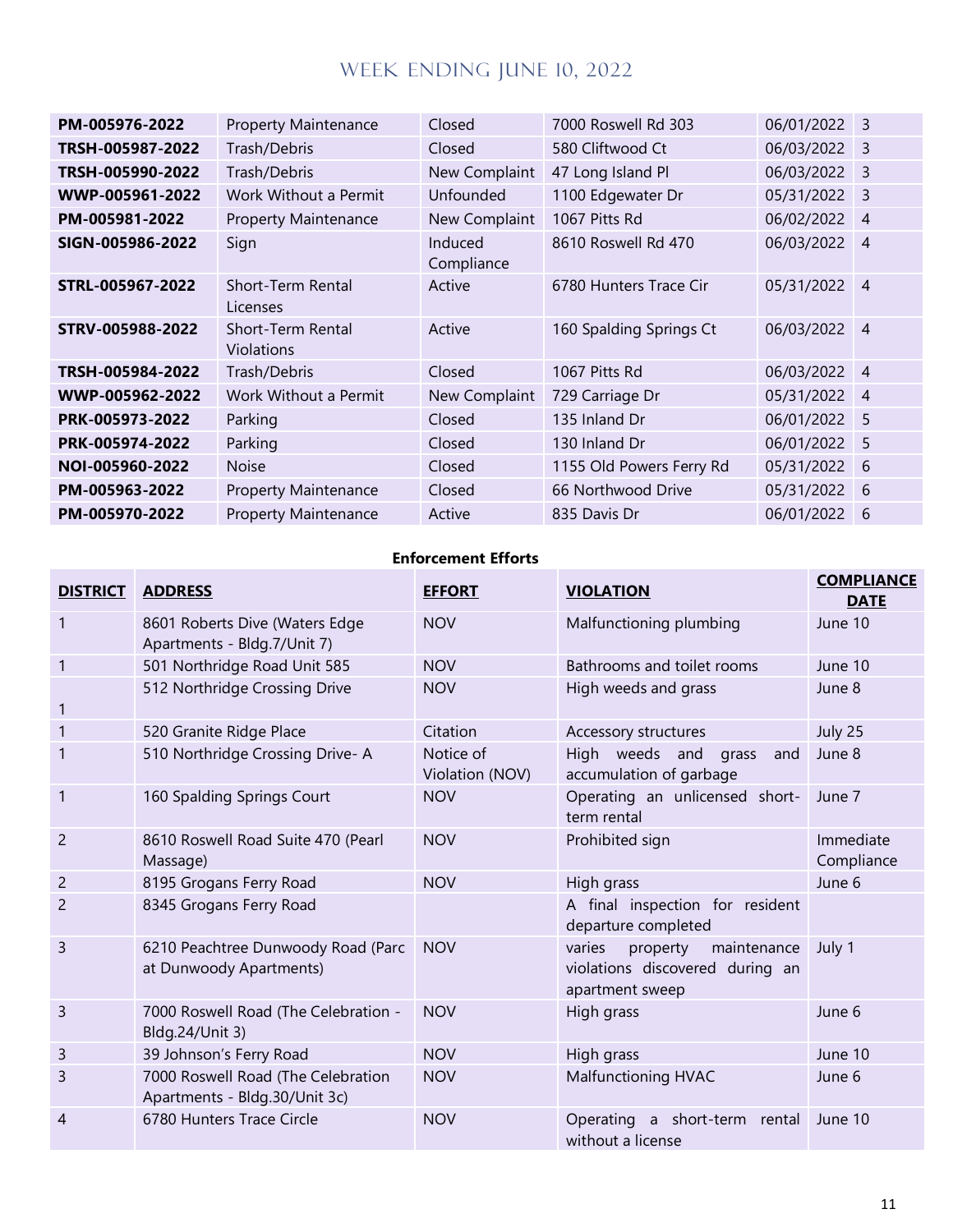| $\overline{4}$ | 1067 Pitts Road             | <b>NOV</b>        | Accumulation of garbage and June 7<br>sanitation                                                     |         |
|----------------|-----------------------------|-------------------|------------------------------------------------------------------------------------------------------|---------|
| 5              | 1125 Hammond Drive Unit 424 | Citation          | Operating a short-term rental<br>without a license                                                   |         |
| 5              | 1125 Hammond Drive Unit 525 | Citation          | Operating a short-term rental<br>without a license                                                   |         |
| 5              | 8601 Roberts Drive Apt 7-5  | <b>NOV</b>        | Plumbing systems and fixtures, June 28<br>required testing, interior surfaces,<br>and window screens |         |
| 6              | 5 Old Virginia Chase        | Allegation Letter | Leash compliant                                                                                      |         |
| 6              | 4990 Roswell Road           | <b>NOV</b>        | Property maintenance violations,<br>trash and debris, graffiti                                       | June 14 |

#### **PLANNING AND ZONING**

- Signs reviewed: 10
- Zoning Certification Letters issued: 3
- Business Licenses processed and reviewed: 20
- PZ@sandyspringsga.gov email inquiries: 14
- Email inquiries: 9
- Lucity Calls/Tickets: 8
- Open Record Requests: 5
- Scope of work, RFP reviews, Project management meetings:
- PC Hearing: 0
- Administrative Variances processed: 1
- Number of Pre-app meetings:
	- o Variance:
	- o Zoning:
- CDBG submittals
	- o CAPER: 0
	- o AAP: 3
	- o Consolidated Plan: 0
	- o Quarterly / Bi-Annual reports submitted: 0
	- o Drawdown vouchers created: 0
- Text amendments drafted/reviewed for PC: 0

#### **INSPECTIONS**

- Site Inspections: 81
- Building Inspections: 203

## **MAJOR COMMERCIAL BUILDING PROJECTS**

• There are no major projects

| Permit Applications Summary: May 29 - June 6, 2022 |                         |                       |  |  |  |
|----------------------------------------------------|-------------------------|-----------------------|--|--|--|
| <b>Permit Type</b>                                 | <b>New Applications</b> | <b>Permits Issued</b> |  |  |  |
| <b>Building Commercial</b>                         |                         | b                     |  |  |  |
| <b>Building Residential</b>                        | 13                      | 11                    |  |  |  |
| Land Disturbance                                   |                         |                       |  |  |  |
| Pool                                               |                         |                       |  |  |  |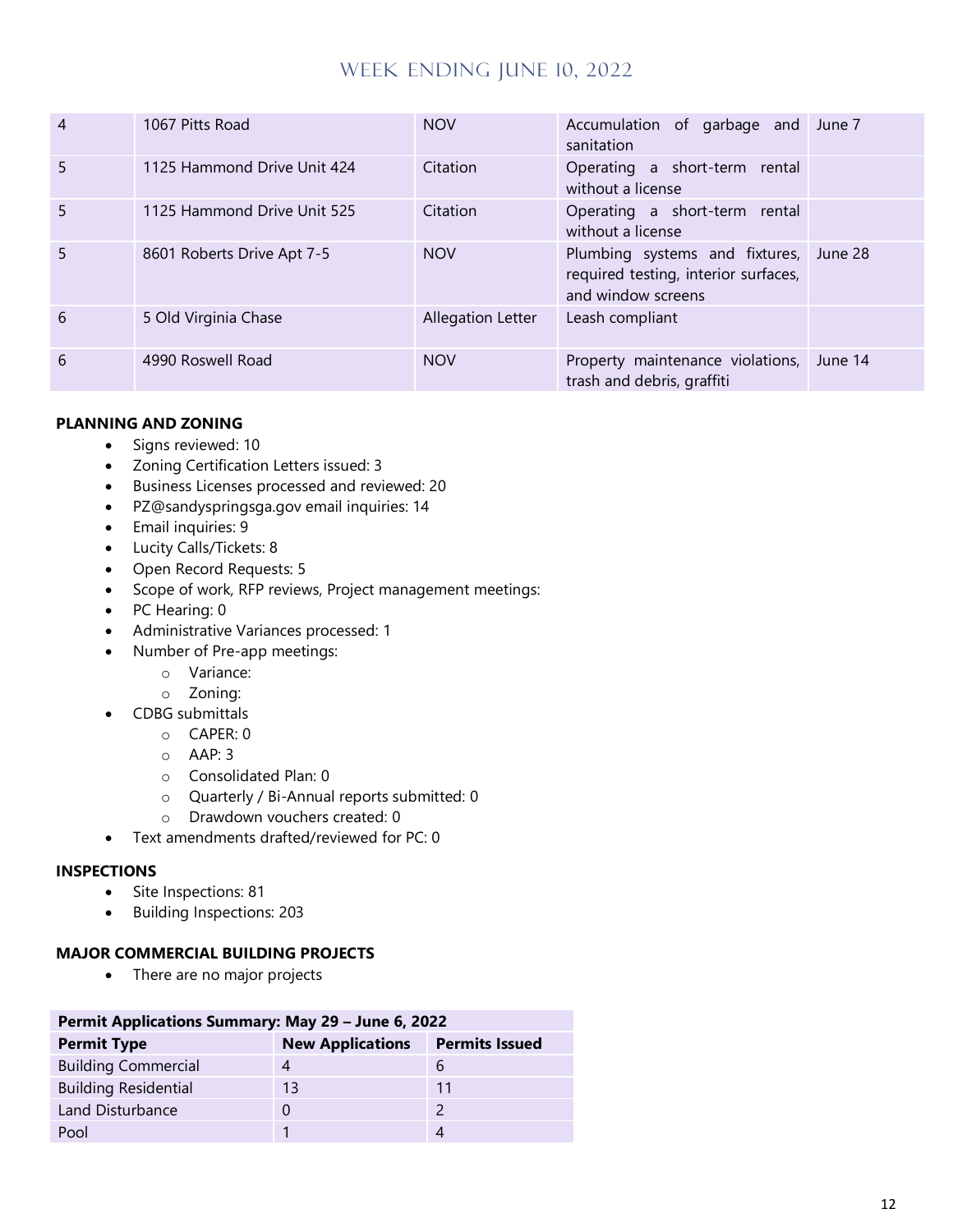| <b>Special Event</b>    |    |    |
|-------------------------|----|----|
| Trade (Mech/Elec/Plumb) | 33 |    |
| Tree Removal            |    | h  |
| <b>Totals</b>           | 58 | 51 |

## **Permits with Late Reviews as of June 7, 2022 – 20 Permits (27 Reviews)**

| <b>Due</b> | <b>Assigned</b> | <b>Address</b>            | <b>Permit Number</b> | <b>Review Team</b>          |
|------------|-----------------|---------------------------|----------------------|-----------------------------|
| 4/7/2022   | 6/7/2022        | 6510 Bridgewood Valley Rd | Pool21-00076         | <b>Building Residential</b> |
| 4/7/2022   | 6/8/2022        | 6510 Bridgewood Valley Rd | RW21-00220           | Arborist                    |
| 5/26/2022  | 5/19/2022       | 328 Tall Oaks Dr          | RW22-00049           | Planning and Zoning         |
| 6/2/2022   | 5/18/2022       | 1299 Altmore Ave          | LDP22-00045          | Site and Transportation     |
| 6/3/2022   | 5/30/2022       | 1165 W Garmon Rd          | BR22-00297           | <b>Building Residential</b> |
| 6/3/2022   | 5/26/2022       | 7235 Thornhill Ln         | BR22-00430           | <b>Building Residential</b> |
| 6/3/2022   | 5/26/2022       | 6485 Whispering Ln        | BR22-00452           | <b>Building Residential</b> |
| 6/3/2022   | 5/31/2022       | 55 Pine Lake Dr           | BR22-00435           | Building, Site, Arb         |
| 6/6/2022   | 6/7/2022        | 7425 Old Maine Trl        | RW22-00063           | P&Z and Arborist            |
| 6/6/2022   | 5/27/2022       | 8222 Hewlett Rd           | Pool21-00142         | Site                        |
| 6/7/2022   | 5/31/2022       | 400 Glenridge Close Ct    | BR22-00356           | <b>Building and Site</b>    |
| 6/7/2022   | 5/31/2022       | 425 Carriage Dr           | BR21-00063           | <b>Building Residential</b> |
| 6/7/2022   | 6/2/2022        | 66 Burdette Rd            | BR22-00251           | <b>Building Residential</b> |
| 6/7/2022   | 6/2/2022        | 550 Old Harbor Dr         | BR22-00299           | <b>Building Residential</b> |
| 6/7/2022   | 6/2/2022        | 6745 Brandon Mill Rd      | BR22-00465           | <b>Building Residential</b> |
| 6/7/2022   | 5/31/2022       | 5360 Lake Forrest Dr      | BR22-00461           | Building, Site, Arb         |
| 6/7/2022   | 6/6/2022        | 1165 W Garmon Rd          | Pool22-00073         | Arborist                    |
| 6/7/2022   | 6/2/2022        | 115 Wembley Ct            | Fn22-00062           | Planning and Zoning         |
| 6/7/2022   | 6/3/2022        | 400 Heards Ferry Rd       | BR19-00619           | Site                        |

#### **New Permit Applications by District: May 29 – June 6, 2022**

| <b>Council District 1</b> |                      |                            |
|---------------------------|----------------------|----------------------------|
| BR22-00462                | 1 Galambos Way       | Solar Panel                |
| TR22-00376                | 1125 Windsor Pkwy    | Tree Removal               |
| MC22-00216                | 1416 Huntingdon Chas | Residential                |
| PL22-00148                | 145 Classic Cv       | Residential                |
| BC22-00307                | 1600 Riveredge Pkwy  | <b>Accessory Structure</b> |
| BC22-00308                | 1600 Riveredge Pkwy  | <b>Exterior Addition</b>   |
| TR22-00368                | 215 Grogans Lndg,    | Tree Removal               |
| MC22-00220                | 235 Rivermere Way    | Residential                |
| MC22-00213                | 2897 Spalding Dr     | Residential                |
| PL22-00150                | 300 Spindle Ct       | Residential                |
| MC22-00223                | 300 Spindle Ct       | Residential                |
| PL22-00147                | 306 Green Hill Rd    | Residential                |
| MC22-00237                | 310 Green Park Ct    | Residential                |
| MC22-00218                | 419 Brookfield Dr    | Residential                |
| TR22-00370                | 4515 Lake Forrest Dr | Tree Removal               |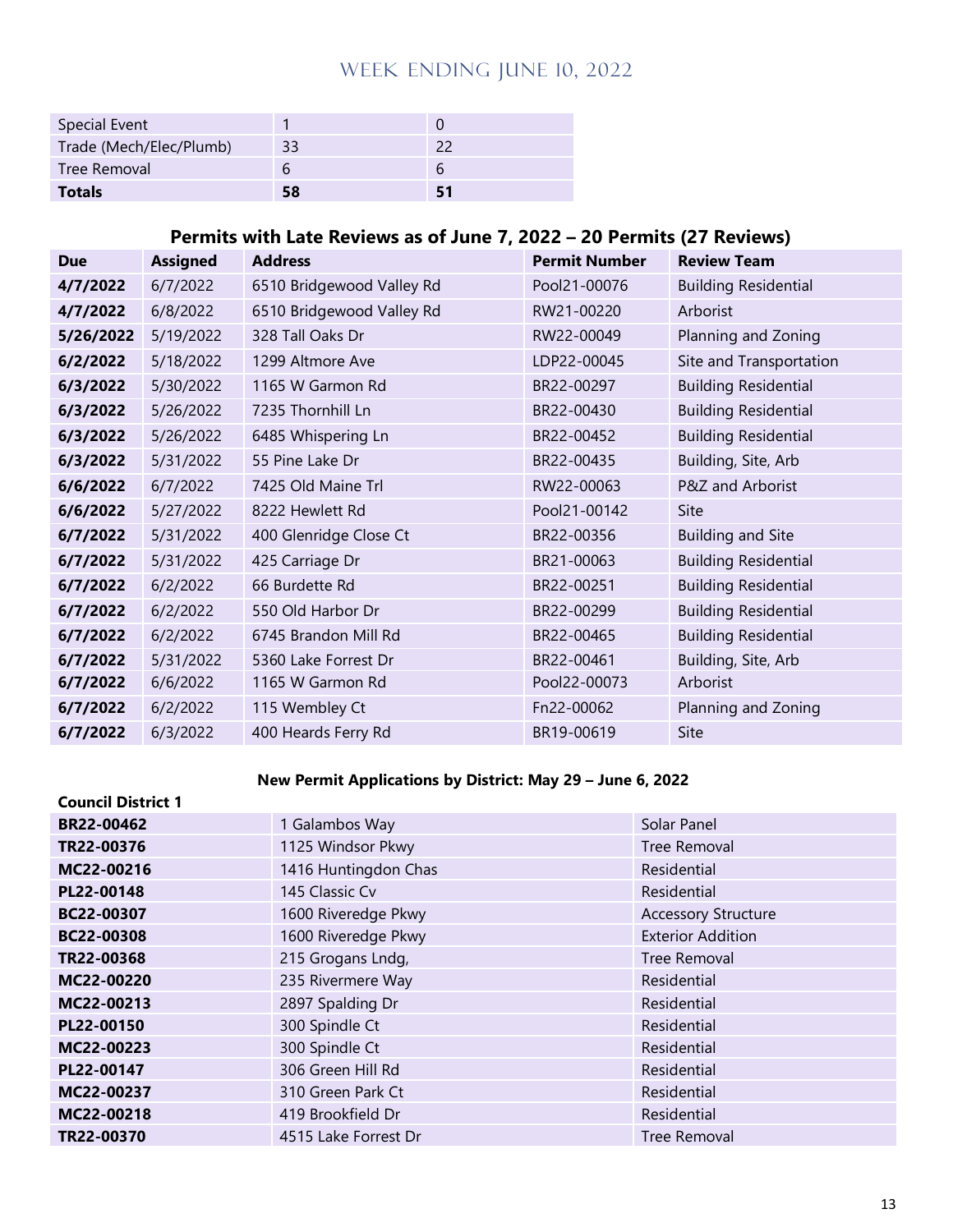| TR22-00375                | 4515 Lake Forrest Dr            | <b>Tree Removal</b>             |  |
|---------------------------|---------------------------------|---------------------------------|--|
| EL22-00182                | 4644 Powers Ferry Rd            | Residential                     |  |
| BR22-00463                | 4805 Powers Ferry Rd            | <b>Addition and Alteration</b>  |  |
| <b>Council District 2</b> |                                 |                                 |  |
| MC22-00232                | 501 Abingdon Way                | Residential                     |  |
| BR22-00461                | 5360 Lake Forrest Dr            | <b>Accessory Structure</b>      |  |
| <b>Council District 3</b> |                                 |                                 |  |
| EL22-00181                | 548 Timberland Dr               | Residential                     |  |
| BR22-00464                | 549 Northridge Crossing Dr      | Roofing                         |  |
| MC22-00217                | 5520 Mount Vernon Pkwy          | Residential                     |  |
| <b>BR22-00475</b>         | 5540 Cross Gate Ct              | <b>Interior Alterations</b>     |  |
| EL22-00183                | 5600 Glenridge Dr               | Commercial                      |  |
| BC22-00305                | 5780 Powers Ferry Rd            | <b>Interior Alterations</b>     |  |
| MC22-00224                | 58 High Top Pt                  | Residential                     |  |
| MC22-00215                | 5805 Garber Dr                  | Residential                     |  |
| Pool22-00085              | 5880 Kayron Dr                  | Residential - Indoor            |  |
| Pool22-00086              | 5880 Kayron Dr                  | Residential - Outdoor           |  |
| BC22-00302                | 5901 Peachtree Dunwoody Rd, 275 | <b>Interior Alterations</b>     |  |
| BC22-00300                | 600 Embassy Row                 | <b>Interior Alterations</b>     |  |
| BC22-00301                | 6000 Lake Forrest Dr            | <b>Interior Alterations</b>     |  |
| MC22-00222*               | 6115 Peachtree Dunwoody Rd 105  | Commercial                      |  |
| BC22-00306                | 6115 Peachtree Dunwoody Rd      | <b>Interior Alterations</b>     |  |
| <b>Council District 4</b> |                                 |                                 |  |
| BC22-00299                | 6120 Powers Ferry Rd            | <b>Interior Alterations</b>     |  |
| TR22-00367                | 620 River Chase Pt              | <b>Tree Removal</b>             |  |
| DM22-00056                | 6224 Riverside Dr               | Residential - Full/Partial Demo |  |
| MC22-00214                | 6610 Burdett Dr                 | Residential                     |  |
| BC22-00303                | 6615 Roswell Rd                 | <b>Exterior Addition</b>        |  |
| BC22-00304                | 6615 Roswell Rd                 | Generator                       |  |
| BR22-00467                | 6671 Prelude Dr                 | Townhouse (Up to 3 stories)     |  |
| BR22-00468                | 6673 Prelude Dr                 | Townhouse (Up to 3 stories)     |  |
| BR22-00469                | 6675 Prelude Dr                 | Townhouse (Up to 3 stories)     |  |
| BR22-00470                | 6677 Prelude Dr                 | Townhouse (Up to 3 stories)     |  |
| BR22-00471                | 6679 Prelude Dr                 | Townhouse (Up to 3 stories)     |  |
| BR22-00472                | 6681 Prelude Dr                 | Townhouse (Up to 3 stories)     |  |
| BR22-00473                | 6683 Prelude Dr                 | Townhouse (Up to 3 stories)     |  |
| BR22-00474                | 6685 Prelude Dr                 | Townhouse (Up to 3 stories)     |  |
| BR22-00465                | 6745 Brandon Mill Rd            | <b>Interior Alterations</b>     |  |
| RW22-00065                | 6759 Prelude Dr                 | Residential                     |  |
| <b>Council District 5</b> |                                 |                                 |  |
| SE22-00038                | 6780 Hunters Trace Cir          | <b>Filming Permit</b>           |  |
| PL22-00153                | 70 Cameron Glen Dr              | Residential                     |  |
| MC22-00234                | 70 Finch Forest Trl             | Residential                     |  |
| BR22-00466                | 7255 Chattahoochee Bluff Dr     | <b>Addition and Alteration</b>  |  |
| PL22-00154                | 7485 Old Maine Trl              | Residential                     |  |
| PL22-00152                | 775 Edgewater Trl               | Residential                     |  |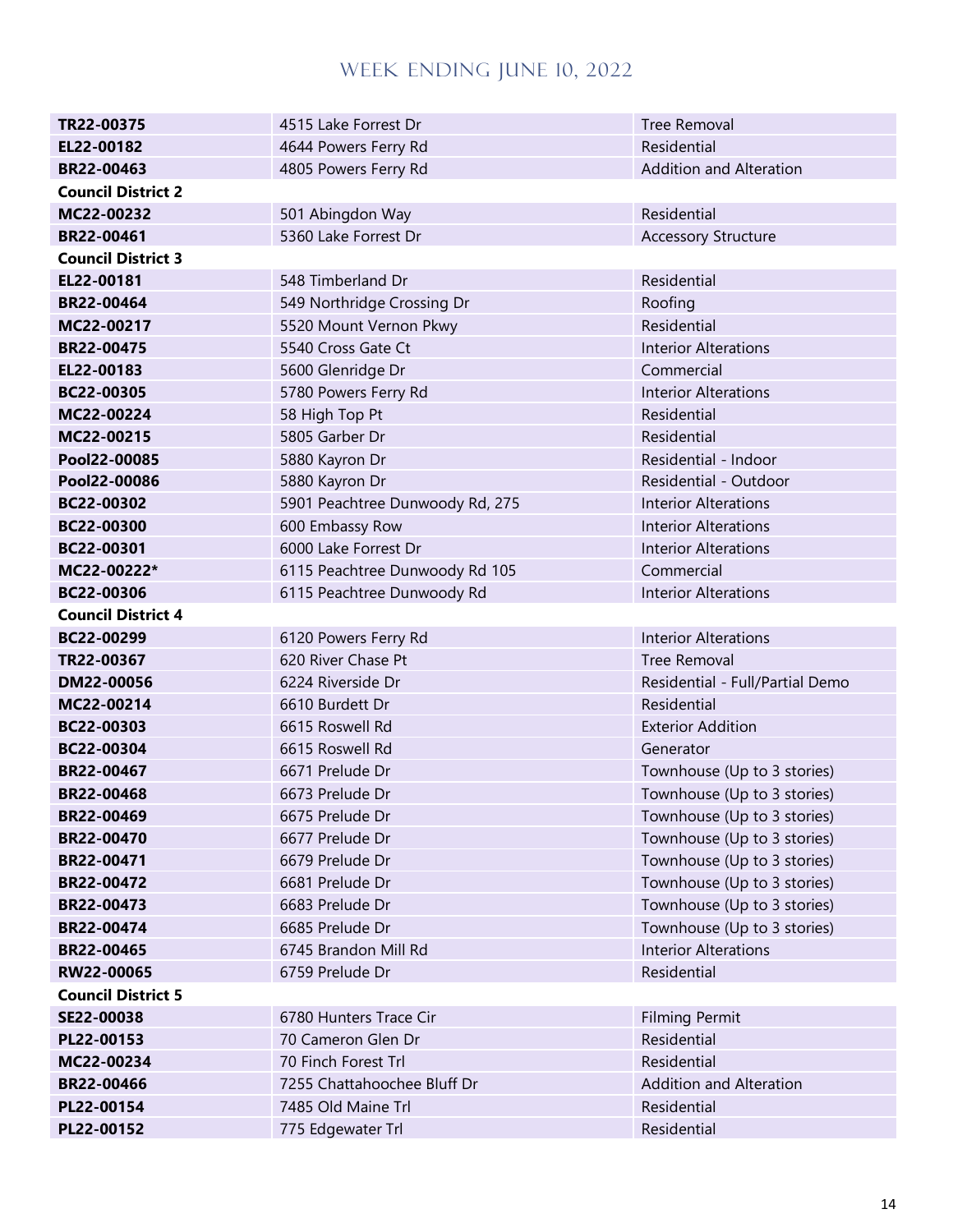| MC22-00221                | 795 E Powderhorn Rd   | Residential         |
|---------------------------|-----------------------|---------------------|
| PL22-00151                | 835 Davis Dr          | Residential         |
| SG22-00118                | 8549 Roswell Rd       | Temporary           |
| TR22-00369                | 860 Spalding Dr       | <b>Tree Removal</b> |
| <b>Council District 6</b> |                       |                     |
| MC22-00225                | 8601 Roberts Dr       | Commercial          |
| MC22-00226                | 8601 Roberts Dr       | Commercial          |
| MC22-00227                | 8601 Roberts Dr       | Commercial          |
| MC22-00228                | 8601 Roberts Dr       | Commercial          |
| MC22-00229                | 8601 Roberts Dr       | Commercial          |
| MC22-00230                | 8601 Roberts Dr       | Commercial          |
| MC22-00231                | 8601 Roberts Dr       | Commercial          |
| MC22-00233                | 8601 Roberts Dr       | Commercial          |
| MC22-00235                | 8601 Roberts Dr       | Commercial          |
| MC22-00236                | 8601 Roberts Dr       | Commercial          |
| MC22-00238                | 8601 Roberts Dr       | Commercial          |
| PL22-00149                | 929 Persimmon Pt      | Residential         |
| MC22-00219                | 950 River Overlook Ct | Residential         |

# **ECONOMIC DEVELOPMENT AND THE NORTH END**

#### **NEW BUSINESS REGISTRATION LIST**

| <b>City Council District BUSINESS NAME</b> |                                           | <b>ADDRESS</b>                        | <b>LOCATION TYPE</b> | <b>BUS START DATE DESCRIPTION</b>                             |
|--------------------------------------------|-------------------------------------------|---------------------------------------|----------------------|---------------------------------------------------------------|
|                                            | 4 NAIL AVENUE                             | 7875 ROSWELL ROAD SUITE E             | СP                   | 06/02/2022 NAIL SALONS                                        |
|                                            | 1 FLOODED BASEMENT FILMS LLC              | 550 NORTHRIDGE PARKWAY                | <b>HB</b>            | 06/02/2022 MOTION PICTURE AND VIDEO PRODUCTION                |
|                                            | 4 MILLER ELITE CAR SERVICES LLC           | 10 GLENLAKE PARKWAY BUILD S SUITE 130 | <b>CP</b>            | 06/02/2022 LIMOUSINE SERVICE                                  |
|                                            | 4 7325 ROSWELL RD. LLC DBA/ NORTH SPRINGS | 7325 ROSWELL ROAD                     |                      | 06/03/2022 GASOLINE STATIONS WITH CONVENIENCE STORES          |
|                                            | <b>L RIPPED BY ROSENBLATT</b>             | 7639 AUDEN TRAIL                      | <b>HB</b>            | 06/03/2022 SPORTING AND RECREATIONAL GOODS AND SUPPLIES MERCH |
|                                            | 5 THE SAUNDERS FIRM PC                    | 6 CONCOURSE PARKWAY SUITE 2140        | CP                   | 06/06/2022 OFFICES OF LAWYERS                                 |
|                                            | 5 LIG SALES AND MARKETING INC             | 6 CONCOURSE PARKWAY SUITE 2990        |                      | 06/06/2022 MARKETING CONSULTING SERVICES                      |
|                                            | 3 BELLA VITA AESTHETICS AND WELLNESS, LLC | 5920 ROSWELL ROAD BUILD A SUITE 116   | CP                   | 06/07/2022 OFFICES OF ALL OTHER MISCELLANEOUS HEALTH PRACTITI |

## **RECREATION AND CULTURAL ENRICHMENT**

## **CREATE CITY SPRINGS**

#### **Events**

- Number of Performances, Rehearsals, and Events 27
- Event highlights include season performances with Peter Noone and Kevin Nealon, along with a packed Concerts by the Springs with Departure, a Journey tribute band. We also hosted the SDA Romanian Church 30 year Anniversary in the Byers Theater with 400 guests and the first free outdoor class for the June fitness series with HEAL Fitness on the Entertainment Lawn.
- New Event Contracts  $-1$
- Contracts include Wednesday Warriors fellowship meeting at the Blue Stone property.
- Event Inquiries 13 emails, 6 phone calls
- Final event planning meeting took place for the Georgia Senior Expo in the Byers Lobby.
- A new tour for the Sports Hall of Fame event took place in the Studio Theater.
- CityBar sales were good for Peter Noone and Kevin Nealon. We had the highest number of food orders since reopening the CityBar during the Peter Noone concert (41 orders). Strong sales during Saturday Farmers Market.
- Concessions sales were low during Peter Noone but higher for Kevin Nealon. Highest sales revenue at CBTS on Sunday.
- Catering hosted GA Senior Expo and ArtSS Sculpture Jury events.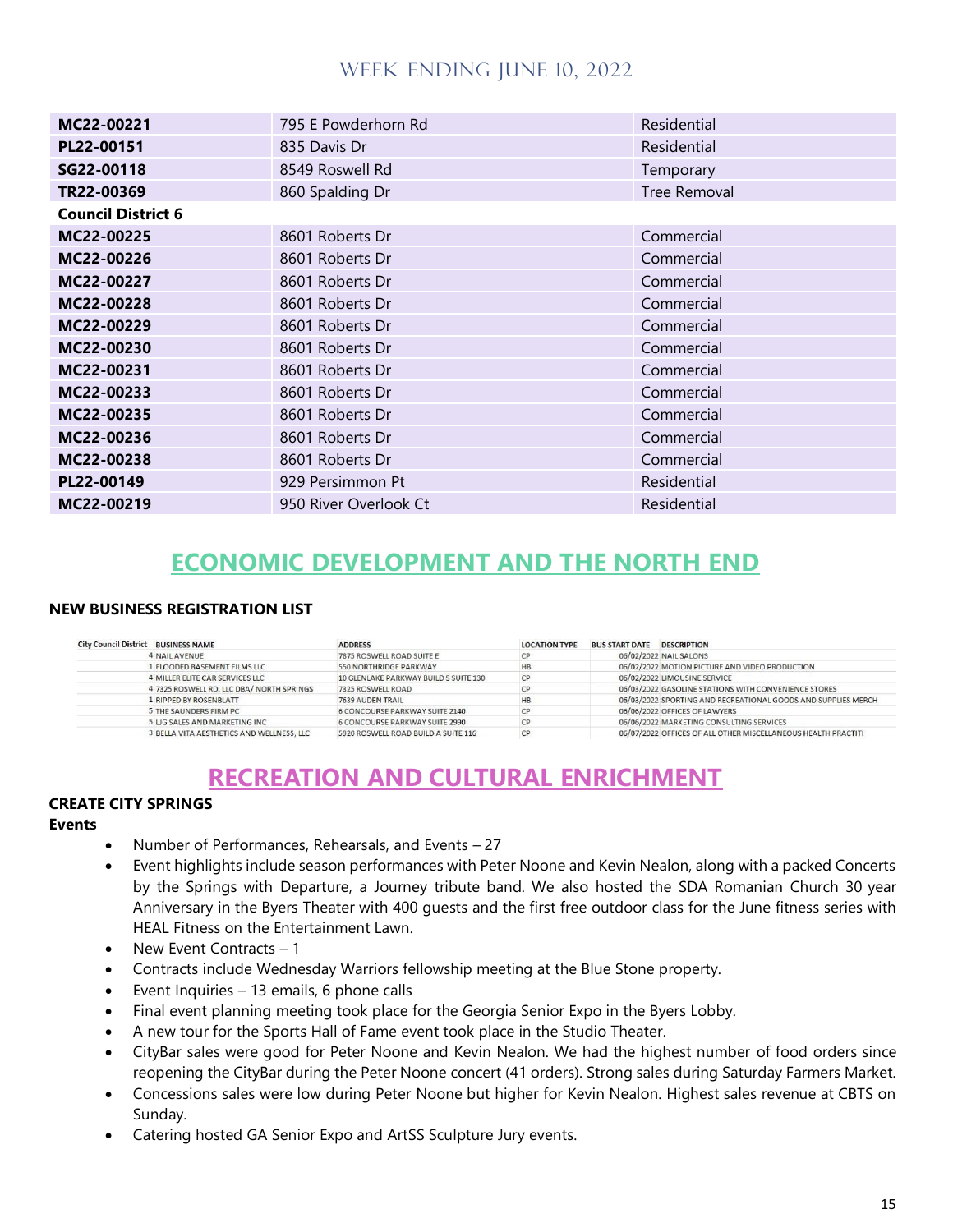- The Sandy Springs Farmers Market, Saturday, May 28: Total vendors: 41 (8 Farmers, 24 prepared foods, 8 artisans). Friends of the Market: H.E.A.L. came out and had a workout session on the Green, Melissa Votja, Massage Therapist, also came out.
- Council Day at the Market, Saturday, June 4.
- Concerts by the Springs, Sunday, June 5: Departure: Journey Tribute Band played on June 5. We sold 53 tables; the largest number of tables sold this season. Audience was around 1500.



Dark Blue = Byers (Presented), Red = Studio (Presented), Light Blue = Byers Rental/Partner)

#### **RECREATION AND PARKS**

#### **Maintenance/Landscaping**

- Staff reconditioned the South Greenway by removing fallen tree limbs, right of way markers and crumbled bricks/pavers.
- Staff installed Bee signs at Lost Corner.
- Led lights installed in boat house and paddle shack at Overlook Park.
- Staff replaced broken dog bag station dispenser at Northwood Park.

#### **Facility Reservations**

- Indoor: 0
- Pavilion: 9
- Turf Field: 13
- Tennis Court: 154

#### **Programming**

- All Star camp kicked off this week with the theme Space and Science. Campers are learning more about nature, and the universe while having fun. There were 28 campers registered this week.
- Super Summer Sports Camp had 32 campers this week and focused on different sports each day.
- Hangout Camp for middle school aged children was conducted at Sandy Springs Middle School with twentyfive campers.
- Catalyst Sports hosted their first adaptive kayaking volunteer training with twelve participants. Volunteers learned how to safely transfer participants, complete rescues, different adaptive equipment, how to fit and adjust for each individual participant, and proper terminology.
- Crochet Club learned a new skill called granny squares with seven participants last week.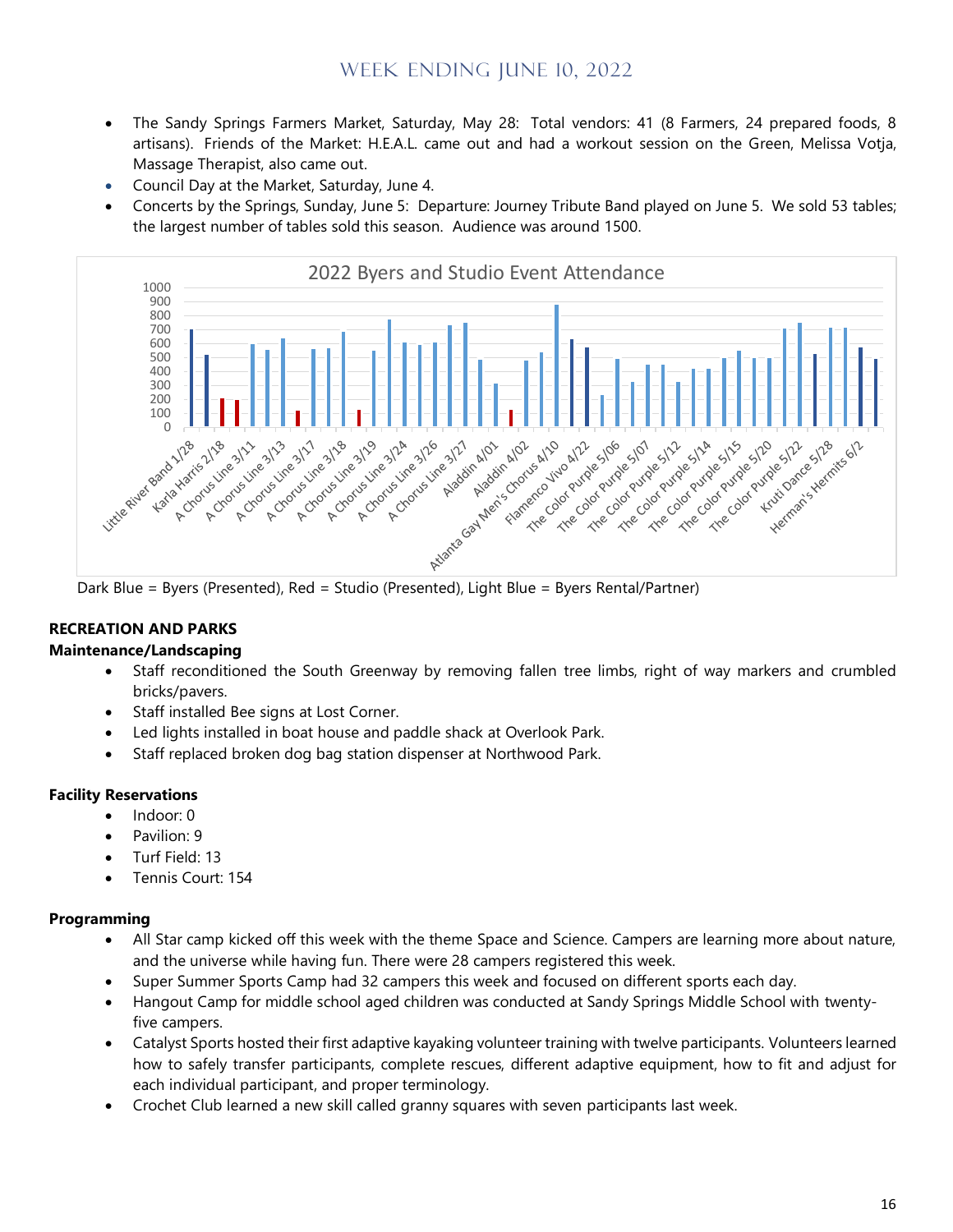- Photography Club main session focused on the topic of photo retouching. The instructor demonstrated to nine participants how to retouch subjects while keeping them looking natural and unprocessed.
- Contract provide[r Sandy Springs Youth Sports](https://www.sandyspringsyouthsports.com/) conducting Summer travel ball.
- Sandy Springs [Youth Lacrosse](https://atlantalacrosseleague.com/sandy-springs-youth/) conducting youth and adult leagues at Hammond Park and Dunwoody Springs Elementary.
- Contractor [Atlanta Sport and Social Club](https://www.atlantasportandsocialclub.com/) conducted adult soccer, flag football, and kickball at Hammond Park and Dunwoody Springs Elementary.



# **SUSTAINABLE GROWTH AND ENVIRONMENTAL STEWARDSHIP**

#### **Sustainability**

- Staff is discussing a potential invasive plant species mapping project with Trees Atlanta.
- With the assistance of Purchasing, Staff is working on a request for bids for invasive plant species control services.

#### **Stormwater**

- 26 active projects: 6 in design, 3 in contract development, 3 in technical review, 2 in scope development, 4 in construction, and the remaining pending final invoice or inspection.
- 1 new stormwater work request received.

| <b>Address</b>         | <b>Current Phase</b>        | <b>Status</b>                                        | <b>Upcoming</b>                                    |
|------------------------|-----------------------------|------------------------------------------------------|----------------------------------------------------|
| 70 Seville Chase       | Construction                | Punch list items addressed                           | Review final invoice and<br>close out the project. |
| 980 Crest Valley Drive | Bid Phase -<br>Construction | Project scheduled to start on 7/5                    | Review project submittals                          |
| 140 Landsdowne Drive   | Construction                | Construction underway                                | Construction completion.                           |
| 600 North Harbor       | Bid Phase -<br>Construction | Geotechnical exploration underway.                   | Construction bidding.                              |
| 7236 Thornhill Lane    | Design                      | Utility investigation and homeowner<br>coordination. | Final design and engineering<br>tasks.             |
| 8845 N. River Parkway  | Bid Phase -<br>Construction | Contract executed and PO issued.                     | Develop project schedule.                          |